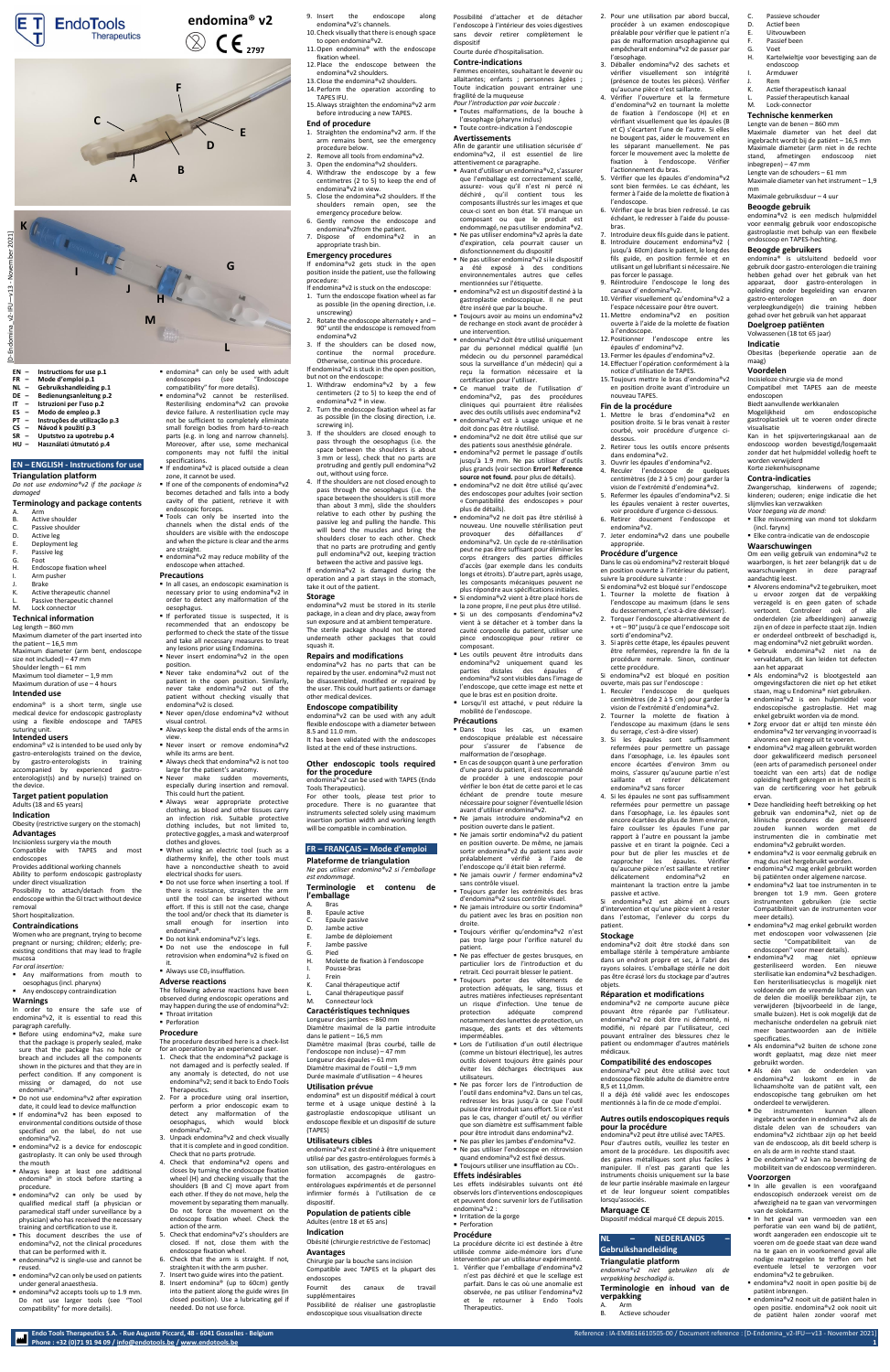behulp van de endoscoop gecontroleerd te hebben dat deze wel degelijk goed gesloten is.<br>■ endomina®v2

- nooit openen/sluiten zonder visuele controle.
- De uiteinden van de armen van endomina®v2 steeds onder visuele controle houden.
- endomina®v2 nooit uit de natiënt halen als de armen niet in de rechte stand staan. ■ Altijd controleren of endomina®v2 niet te breed is voor de natuurlijke opening van de patiënt.
- Geen bruuske bewegingen maken, in het bijzonder bij het inbrengen en uittrekken. Dit zou de patiënt kunnen verwonden.
- Steeds adequate beschermkledij dragen, aangezien bloed, weefsel en andere besmettelijke materialen een risico op infectie inhouden. Een adequate beschermuitrusting omvat onder meer een beschermbril, een masker, handschoenen en ondoorlatende kleding. Bij het gebruik van een elektrisch
- instrument (zoals een elektrisch scalpel), moeten de andere instrumenten altijd overtrokken worden om elektrische ontladingen op de gebruikers te vermijden.
- Bij het inbrengen van het instrument in endomina®v2, niet te veel kracht uitoefenen. In zo'n geval de arm recht zetten tot het instrument zonder kracht ingebracht kan worden. Als dit niet mogelijk is, het instrument vervangen en/of controleren of de diameter klein genoeg is om ingebracht te kunnen worden in endomina®v2.
- De benen van endomina®v2 niet plooien. ■ De endoscoop niet gebruiken in retrovisie wanneer endomina®v2 erop vastgemaakt is.
- Gebruik altijd een beademing met CO2..

- Irritatie van de keel
- Perforatie

### **Ongewenste effecten**

De volgende ongewenste effecten werden waargenomen bij endoscopie-interventies en kunnen dus optreden bij het gebruik van endomina®v2:

#### **Procedure**

De procedure die hier beschreven wordt, is bestemd om gebruikt te worden als

- 1. De arm van endomina®v2recht zetten. Als de arm gebogen zou blijven, zie onderstaande noodprocedure.
- 2. Alle instrumenten die nog aanwezig zijn in endomina®v2, verwijderen.
- 3. De schouders van endomina®v2 openen.
- L. Passiver therapeutischer Kanal<br>M. Lock-Verbinder Lock-Verbinder

geheugensteuntje bij een interventie door een ervaren gebruiker.

1.Nagaan of de verpakking van endomina®v2 niet gescheurd is en of de verzegeling ongeschonden is. In het geval dat een anomalie wordt vastgesteld, de endomina®v2 niet gebruiken en deze terugsturen naar Endo Tools Therapeutics. 2.Voor een gebruik via de mond, vooraf een endoscopisch onderzoek uitvoeren om na te gaan of de patiënt geen vervormingen heeft aan de slokdarm die de doorgang van endomina®v2 zouden kunnen hinderen.

- 3.endomina®v2 uit de zakjes halen en de volledigheid (aanwezigheid van alle stukken) ervan visueel controleren. Nagaan dat er geen enkel stuk uitsteekt.
- 4.Controleer of endomina®v2 opent en sluit door aan het endoscoopfixatiewiel (H) te draaien en visueel te controleren of de schouders (B en C) uit elkaar bewegen. Als ze niet bewegen, helpt u de beweging door ze handmatig te scheiden Forceer de beweging van het endoscoopfixatiewiel niet. Controleer de bediening van de arm.
- 5.Controleren of de schouders van endomina®v2 goed gesloten zijn. Ze in voorkomend geval sluiten met behulp van het kartelwieltje voor het vastzetten op de endoscoop..
- 6.Nagaan of de arm goed recht gezet is. Deze, indien nodig, rechtzetten met behulp van de armduwer.
- 7.Twee geleiddraden inbrengen in de patiënt.
- 8.endomina®v2 zachtjes inbrengen bij de patiënt (tot 60 cm), langs de geleiddraden, in gesloten positie en gebruik maken van een lubrifiërende gel, indien nodig. De doorgang niet forceren.
- 9.De endoscoop opnieuw inbrengen langs de kanalen van endomina®v2.
- 10. Visueel controleren of endomina®v2 genoeg ruimte heeft om geopend te worden
- 11. endomina®v2 in de open stand zetten met behulp van het kartelwieltje voor het vastzetten aan de endoscoop.
- 12. De endoscoop tussen de schouders van Endomina® plaatsen.
- 13. De schouders van endomina®v2 sluiten. 14. De operatie uitvoeren volgens de
- gebruiksaanwijzing van TAPES. 15. Zet de endomina®v2-arm altijd recht

A. Arm B. Aktive Schulter Passive Schulter D. Aktives Bein E. Entfaltungsbein Passives Bein

- **Phone : +32 (0)71 91 94 09 [/ info@endotools.be](mailto:info@endotools.be) [/ www.endotools.be](http://www.endotools.be/) 2**
- **DE - DEUTSCH - Bedienungsanleitung Triangulationsplattform** *endomina®v2 nicht verwenden, wenn die Verpackung beschädigt ist.*

#### voordat u een nieuwe TAPES aanbrengt. **Einde van de procedure**

- 4. De endoscoop enkele centimeters (2 tot 5 cm) terugtrekken om het uiteinde van endomina®v2 te kunnen blijven zien.
- 5. De schouders van endomina®v2 opnieuw sluiten. Als de schouders open zouden blijven, zie onderstaande
- noodprocedure. 6. De endoscoop en endomina®v2 zachtjes
- wegtrekken. 7. endomina®v2 weggooien in een geschikte vuilnisbak.

#### **Noodprocedure**

In het geval dat endomina®v2 geblokkeerd zou raken in open stand, binnenin de patiënt, moet de volgende procedure gevolgd worden:

- **E** Jegliche Fehlbildungen im gesamten Bereich vom Mund bis zur Speiseröhre
- 

- Als endomina®v2 geblokkeerd is op de endoscoop
- 1. Het kartelwieltje voor het vastzetten op de endoscoop ten einde draaien (in de richting van het losschroeven).
- 2. De endoscoop achtereenvolgens + en 90° draaien tot de endoscoop uit de endomina®v2 is geraakt.
- 3. Als de schouders na deze stap gesloten kunnen worden, opnieuw overgaan naar het einde van de normale procedure. Anders deze procedure voortzetten.

Als endomina®v2 geblokkeerd is in de open stand, maar niet op de endoscoop:

- 1. De endoscoop enkele centimeters (2 tot 5 cm) terugtrekken om het uiteinde van endomina®v2 te kunnen blijven zien.
- 2. Draai het kartelwieltje zo ver mogelijk (in de sluitrichting, d.w.z. inschroevend).

3. Als de schouders voldoende gesloten zijn om door de slokdarm te geraken, d.w.z. dat ze nog ongeveer 3 mm of minder gespreid zijn, nagaan of er geen deel uitsteekt en endomina®v2 zachtjes verwijderen zonder kracht uit te oefenen 4. Als de schouders niet voldoende gesloten zijn om een doorgang door de slokdarm mogelijk te maken, d.w.z. als de schouders nog verder dan ongeveer 3 mm uit elkaar staan, de schouders tegenover elkaar laten schuiven door op het passieve been te duwen en te trekken aan de handgreep. Dit heeft als doel de spieren te plooien en de

schouders dichter bij elkaar te brengen. Controleren of er geen stuk uitsteekt en endomina®v2 zachtjes verwijderen, terwijl de tractie tussen het passieve en het actieve been behouden blijft. Als endomina®v2 beschadigd raakt tijdens een interventie en een stuk in de maag zou achterblijven, dit verwijderen uit het lichaam

- endomina®v2 darf nur an Patienten unter Vollnarkose eingesetzt werden.
- Durch endomina®v2 können Instrumente bis 1.9 mm Durchmesser geführt werden. Keine größeren Instrumente einsetzen (siehe Abschnitt "Kompatibilität von Instrumenten" für weitere Einzelheiten).
- endomina®v2 darf nur für Endoskope für Erwachsene eingesetzt werden (weitere Einzelheiten im Abschnitt "Kompatibilität der Endoskope").
- endomina®v2 darf nicht resterilisiert werden. endomina®v2 kann durch eine erneute Sterilisierung beschädigt werden. Ein Resterilisierungszyklus kann sich als unzureichend erweisen, um Fremdpartikel aus schwer zugänglichen Teilen zu entfernen (z. B. in den langen und engen Leitungen). Andererseits kann es sein, dass die mechanischen Komponenten nicht mehr den Ausgangsspezifikationen entsprechen.
- Wenn endomina®v2 außerhalb des Reinraums gebracht wurde, darf es nicht mehr eingesetzt werden.
- Wenn sich eine der Komponenten von endomina®v2 ablöst und in die Körperhöhle des Patienten fällt, diese mit einer endoskopischen Zange entfernen.
- Die Instrumente können nur dann in endomina®v2 eingeführt werden, wenn die distalen Teile der Schultern von endomina®v2 im Endoskopbild sichtbar sind, dieses Bild scharf ist und der Arm in gerader Stellung ist.
- Die Beweglichkeit des Endoskops kann eingeschränkt sein, wenn endomina®v2 angeschlossen ist.

van de patiënt. **Opslag** 

endomina®v2 moet bewaard worden in zijn steriele verpakking, op kamertemperatuur, op een schone en droge plaats, en beschermd tegen zonlicht. De steriele verpakking mag tijdens de opslag niet geplet

- **· In allen Fällen ist eine vorherige** endoskopische Untersuchung erforderlich um sicherzugehen, dass keine Fehlbildungen in den Speiseröhre bestehen.
- Bei Verdacht auf perforiertes Gewebe beim Patienten wird empfohlen, eine Endoskopie zur Feststellung des Gewebezustands durchzuführen und alle<br>
notwendigen
Maßnahmen
zur notwendigen Maßnahmen zur Behandlung von Läsionen vor der Anwendung des endomina®v2 zu ergreifen.
- endomina®v2 niemals im offenen Zustand in den Patienten einführen.
- endomina®v2 niemals im offenen Zustand aus dem Patienten entfernen. Gleichermaßen endomina®v2 niemals aus dem Patienten entfernen, bevor endoskopisch sichergestellt ist, dass es wirklich geschlossen ist.
- endomina®v2 niemals ohne visuelle Kontrolle öffnen / schließen.

worden door andere voorwerpen. **Herstelling en aanpassingen** endomina®v2 bevat geen enkel onderdeel dat hersteld kan worden door de gebruiker. endomina®v2 mag niet gedemonteerd, aangepast of hersteld worden door de gebruiker, want dit kan leiden tot letsels bij de patiënt of ander medisch materiaal

beschadigen.

**Compatibiliteit van de endoscopen** endomina®v2 mag gebruikt worden met iedere flexibele endoscoop voor volwassenen, met een diameter tussen 8,5

en 11,0 mm.

Het instrument werd reeds gevalideerd met de endoscopen die vermeld worden aan het einde van deze gebruikshandleiding. **Ander endoscopisch instrumentarium vereist voor de** 

**procedure** 

endomina®v2 mag gebruikt worden met

TAPES.

Gelieve ander toebehoren te testen vóór gebruik. Instrumenten met metalen mantel

zijn gemakkelijker richtbaar.

Het is niet zeker dat de instrumenten die enkel geselecteerd worden op basis van de maximale breedte van het ingebrachte gedeelte en de nuttige lengte, compatibel zijn wanneer ze worden gecombineerd.

**Terminologie und** 

3. endomina®v2-Teile aus den Beuteln holen und visuell auf Vollständigkeit prüfen (alle Teile vorhanden).<br>Sicherstellen, dass kein Stück

**Verpackungsinhalt**

Armschieber **Bremse** 

Sicherstellen, hervorsteht.

G. Fuß

H. Endoskop-Befestigungsrädchen

Aktiver therapeutischer Kanal

#### **Technische Merkmale** Beinlänge – 860 mm

Maximaler Durchmesser des in den Patienten eingeführten Teils – 16,5 mm Maximaler Durchmesser (Arme nicht in gerader Stellung, Endoskopgröße nicht eingeschlossen) – 47 mm Schulterlänge - 61 mm Maximaler Instrumentendurchmesser – 1,9

mm Maximale Nutzungsdauer - 4 Stunden

#### **Bestimmungsgemäßen Verwendung**

endomina®v2 ist ein über kurze Zeit nutzbares, für den einmaligen Gebrauch bestimmtes medizinisches Instrument für die endoskopische Gastrostomie, das über ein flexibles Endoskop und ein TAPES Nahtinstrument verfügt.

#### **Anwenderzielgruppen**

Die Anwendung von endomina®v2 erfolgt ausschließlich durch Gastroenterologen, die in die Bedienung des Geräts eingewiesen wurden; oder unter Aufsicht eines erfahrenen Gastroenterologen außerdem durch Gastroenterologen, die derzeit in die Bedienung des Geräts eingewiesen werden, sowie durch Pflegekräfte, die in die Bedienung des Geräts eingewiesen wurden.

#### **Ziel-Patientenpopulation** Erwachsene (18 und 65 Jahre)

**Indikation** Adipositas (Magenverkleinerung)

**Vorteile** Chirurgischer Eingriff durch den Mund und ohne notwendige Einschnitte

Kompatibel mit TAPES und den meisten Endoskopen

#### Zusätzliche Arbeitskanäle verfügbar Mogelijkheid om endoscopische gastroplastiek uit te voeren onder directe visualisatie

Möglichkeit der Verbindungsherstellung und-trennung mit dem Endoskop innerhalb des Magen-Darm-Trakts, ohne das Gerät zu entfernen

Kurzer Krankenhausaufenthalt.

#### **Gegenanzeigen**

Schwangere oder Stillende oder Frauen, die schwanger werden wollen; Kinder; Senioren; jede Indikation, die zu einer Empfindlichkeit der Schleimhaut führen könnte *Bei oralem Zugang:*

- 
- (inkl. Rachen) ▪ Jede Gegenanzeige für eine Endoskopie

# **Warnhinweise**

endomina®v2 zu gewährleisten, sollten Sie

Um eine sichere Anwendung von diesen Abschnitt sorgfältig lesen.

**endoskopische erforderlich.** 

**confezione Braccio** B. Spalla attiva C. Spalla passiva D. Gamba attiva E. Gamba di spiegamento Gamba passiva

K. Canale terapeutico attivo Canale terapeutico passivo

- Vergewissern Sie sich vor der Verwendung des endomina®v2, dass die Verpackung ordnungsgemäß versiegelt ist, keine Löcher oder Brüche aufweist sowie alle auf den Abbildungen gezeigten Teile enthält und dass sich diese in einwandfreiem Zustand befinden. Verwenden Sie den endomina®v2 nicht, wenn ein Teil fehlt
- Verwenden Sie endomina®v2 nach dem Verfallsdatum nicht mehr, da es zu Fehlfunktionen des Geräts kommen kann.
- Verwenden Sie endomina®v2 nicht, wenn es Umweltbedingungen ausgesetzt wurde, die nicht den Angaben auf dem Etikett entsprechen.
- endomina®v2 ist ein Instrument für die endoskopische Gastrostomie Es darf nur über den Mund verwendet werden.
- endomina®v2 darf nur durch qualifiziertes medizinisches Personal benutzt werden (Arzt oder medizinisch geschultes Personal unter Aufsicht eines Arztes), das die entsprechende Ausbildung und die Nutzungszertifizierung erhalten hat.
- Diese Anleitung behandelt den Gebrauch von endomina®v2, nicht die klinischen Verfahren, die mit den mit endomina®v2 verwendeten Instrumenten realisiert
- werden können. ▪ endomina®v2 ist für den einmaligen
- Die Armenden von endomina®v2 stets unter visueller Kontrolle halten.
- endomina®v2 niemals in den Patienten einführen oder aus ihm entfernen, wenn sich die Arme nicht in gerader Stellung befinden.
- Stets sicherstellen, dass endomina®v2 nicht zu breit für die natürliche Öffnung des Patienten ist.
- Keine unsanften Bewegungen machen, insbesondere bei der Einführung oder beim Entfernen. Dies könnte den Patienten verletzen.
- Tragen Sie immer geeignete Schutzkleidung, da Blut und anderes Gewebe ein Infektionsrisiko darstellen. Geeignete Schutzkleidung umfasst unter anderem eine Schutzbrille, eine Gesichtsmaske sowie wasserdichte Kleidung und Handschuhe.
- Bei der Verwendung eines elektrischen Instruments (wie ein Elektrokauter) müssen die anderen Instrumente stets ummantelt sein, damit die Benutzer keinen elektrischen Schock erhalten.
- Bei der Einführung des Instruments in endomina®v2 keine Kraft aufwenden. In einem solchen Fall die Arme gerade ausrichten, bis das Instrument ohne Mühe eingeführt werden kann. Ist dies nicht möglich, das Instrument austauschen bzw. prüfen, ob dessen Durchmesser klein genug ist, um in endomina®v2 eingeführt
- zu werden. ▪ Die Beine des endomina®v2 nicht knicken. ■ Das Endoskop nicht im Retrovisionsmodus benutzen, wenn endomina®v2 daran
- befestigt ist.
- Stets eine C02-Insufflation verwenden.

- oder beschädigt ist.
- 
- 
- 
- Vor jedem geplanten Eingriff immer mindestens ein weiteres endomina®v2 als Reserve auf Lager haben.
- 
- Gebrauch bestimmt und darf nicht

nochmals verwendet werden.

■ endomina®v2 permette il passaggio di strumenti fino a 1.9 mm. Non utilizzare strumenti più grandi (vedere sezione "Compatibilità degli strumenti" per

■ endomina®v2 non deve essere risterilizzato. La risterilizzazione può causare un malfunzionamento di endomina®v2. Un ciclo di risterilizzazione può non essere sufficiente ad eliminare i corpi estranei dalle parti di difficile accesso (per esempio nei condotti lunghi e stretti). Inoltre, dopo l'uso, i componenti meccanici potrebbero non conformarsi

■ Se endomina®v2 è posizionato fuori dell'area sterile, non può più essere

■ Se uno dei componenti di endomina®v2 si stacca e cade nella cavità corporea del paziente, utilizzare una pinza endoscopica per estrarre questo componente. ■ Gli strumenti possono essere introdotti all'interno di endomina®v2 solo quando le parti distali delle spalle di endomina®v2 sono visibili nell'immagine dell'endoscopio, l'immagine è netta e il

#### **Sicherheitsvorkehrungen**

■ Quando endomina®v2 è attaccato può ridurre la mobilità dell'endoscopio.

■ Controllare sempre che endomina®v2 non sia troppo largo per l'orifizio naturale del



**endomina® v2**  $C \epsilon_{2797}$ 

> **Unerwünschte Nebenwirkungen** Folgende unerwünschte Nebenwirkungen wurden bei endoskopischen Eingriffen und daher auch beim Einsatz von endomina®v2 beobachtet:

**Verfahren** Das hier beschriebene Verfahren dient als

Gedächtnishilfe für den Einsatz durch einen

erfahrenen Nutzer.

1. Sicherstellen, dass die Verpackung von endomina®v2 nicht gerissen und perfekt versiegelt ist. Sollte ein Mangel beobachtet werden, das endomina®v2 nicht benutzen und an Endo Tools

Therapeutics zurücksenden. 2. Für einen Einsatz über den Mundzugang eine endoskopische Voruntersuchung vornehmen um sicherzustellen, dass der Patient keine Fehlbildung der Speiseröhre hat, welche die Einführung von endomina®v2 unmöglich machen

■ Rachenreizung ■ Perforation

würde.

4. Den Öffnungs- und Schließvorgang von endomina®v2 prüfen: dazu das Endoskop-Befestigungsrädchen (H) drehen und optisch kontrollieren, ob die Schultern (B und C) auseinanderrücken. Falls sie sich nicht bewegen, helfen Sie nach, indem Sie diese von Hand trennen. Die Bewegung am Endoskop-Befestigungsrädchen nicht erzwingen. Die Betätigung der Arme prüfen. 5. Sicherstellen, dass die Schultern von endomina®v2 wirklich geschlossen sind. Diese ggf. mithilfe des Endoskop-Befestigungsrädchens schließen. 6. Sicherstellen, dass der Arm gerade ausgerichtet ist. Diesen ggf. mithilfe des Armschiebers gerade ausrichten. 7. Zwei Führungsdrähte in den Patienten

einführen.

8. Den geschlossenen endomina®v2 vorsichtig (bis zu 60 cm) entlang der Führungsdrähte in den Patienten einführen. Verwenden Sie bei Bedarf ein Gleitgel. Wenden Sie keine Gewalt an. 9. Das Endoskop entlang der Kanäle von endomina®v2 erneut einführen. 10. Visuell prüfen, dass endomina®v2 genug Raum hat, um geöffnet zu sein.

- 11. endomina®v2 mithilfe des Endoskop-Befestigungsrädchens öffnen. 12.Das Endoskop zwischen die Schultern
- von endomina®v2 positionieren. 13.Die Schultern von endomina®v2 schließen.

- 14. Eingriff gemäß TAPES-Gebrauchsanweisung durchzuführen.
- 15.Die Arme von endomina®v2 müssen vor der Einführung eines neuen TAPES immer in eine gerade Position gebracht

#### werden. **Verfahrensende**

- 1. Die Arme von endomina®v2 in die gerade Position bringen. Wenn ein Arm nicht
- richtig schließt: siehe unten stehendes Notverfahren. 2. Alle noch in endomina®v2 vorhandenen
- Instrumente entfernen.
- Die Schultern von endomina®v2 öffnen. 4. Das Endoskop um einige Zentimeter (2
- bis 5 cm) zurückziehen, damit das Ende von endomina®v2 sichtbar bleibt.
- 5. Die Schultern von endomina®v2 wieder schließen. Sollten die Schultern offen geblieben sein: siehe unten stehendes Notverfahren.
- 6. Das Endoskop und endomina®v2 sanft herausziehen.
- 7. endomina®v2 einer geeigneten Abfallentsorgung zuführen.

#### **Notverfahren**

Sollte endomina®v2 in geöffneter Position im Innern des Patienten festsitzen, folgendermaßen verfahren:

- Wenn endomina®v2 am Endoskop festsitzt: 1. Endoskop-Befestigungsrädchen maximal drehen (in Öffnungsrichtung).
- 2. Das Endoskop abwechselnd um + und dann um - 90° drehen, bis es aus dem endomina®v2 herauskommt.
- 3. Wenn die Schultern nach diesem Schritt geschlossen werden können, das Ende des normalen Verfahrens wieder aufnehmen. Sonst dieses Verfahren weiterverfolgen.

Wenn endomina®v2 in geöffneter Position, aber nicht am Endoskop blockiert ist: 1. Das Endoskop um einige Zentimeter (2

- bis 5 cm) zurückziehen, damit das Ende von endomina®v2 sichtbar bleibt.
- 2. Endoskop-Befestigungsrädchen maximal drehen (in Schließrichtung).
- 3. Wenn die Schultern ausreichend geschlossen sind, um durch die Speiseröhre zu passen, d. h. wenn die Schultern noch um höchstens 3 mm abstehen, sicherstellen, dass kein Teil hervorsteht und endomina®v2 vorsichtig, ohne zu forcieren herausziehen.
- 4. Wenn die Schultern nicht ausreichend geschlossen sind, um durch die Speiseröhre zu passen, d. h. wenn die

Schultern noch um mehr als 3 mm abstehen, die Schultern durch Schieben des passiven Beins und Ziehen am Handgriff eine gegen die andere gleiten lassen. Dies bewirkt, dass die Muskeln sich falten und die Schultern sich annähern. Sicherstellen, dass kein Teil hervorsteht und endomina®v2 vorsichtig herausziehen, dabei den Zug zwischen passivem und aktivem Bein aufrechterhalten.

Wird endomina®v2 im Verlauf des Eingriffs beschädigt und verbleibt ein Stück im Magen, dieses aus dem Körper des Patienten entfernen.

#### **Lagerung**

endomina®v2 muss in seiner sterilen Verpackung bei Raumtemperatur an einem sauberen und trockenen, vor Sonneneinstrahlung geschützten Ort gelagert werden. Die sterile Verpackung darf bei der Lagerung nicht durch andere Gegenstände gequetscht werden.

#### **Reparatur und Änderungen**

endomina®v2 enthält kein durch den Nutzer reparierbares Teil. endomina®v2 kann durch den Nutzer weder auseinandergebaut, noch verändert noch repariert werden. Dies könnte Verletzungen beim Patienten hervorrufen oder anderes medizinisches Material beschädigen.

#### **Kompatibilität der Endoskope**

endomina®v2 kann mit jedem flexiblen Endoskop für Erwachsene mit einem Durchmesser zwischen 8,5 und 11,0 mm benutzt werden.

Es wurde bereits mit den am Ende dieser Bedienungsanleitung erwähnten Endoskopen geprüft. **Für diesen Eingriff sind weitere** 

endomina®v2 kann mit TAPES (Endo Tools

Therapeutics) verwendet werden. Bei anderen Hilfsmitteln bitte vor dem Einsatz testen. Instrumente mit Metallschaft sind leichter zu handhaben. Es gibt keine Garantie dafür, dass Instrumente, die ausschließlich anhand der maximalen Breite des Einführungsteils und der Arbeitslänge ausgewählt wurden, in Kombination

miteinander kompatibel sind.

**IT – ITALIANO – Istruzioni per l'uso Piattaforma di triangolazione** *Non utilizzare endomina®v2 se l'imballaggio* 

*è danneggiato.*

**Terminologia e contenuto della** 

G. Piede

H. Rotella di fissaggio all'endoscopio

M. Connettore lock **Specifiche tecniche** Lunghezza delle gambe – 860 mm Diametro massimo della parte introdotta nel

paziente – 16,5 mm

Diametro massimo (braccio piegato, dimensione dell'endoscopio non inclusa) –

47 mm

Lunghezza delle spalle – 61 mm

Diametro massimo dello strumento – 1,9

mm

Durata massima di utilizzo – 4 ore **Destinazione d'uso**

endomina®v2 è un dispositivo medico monouso e a breve termine per interventi di gastroplastica endoscopica che si avvale di un endoscopio flessibile e dell'unità di sutura

TAPES.

**Utenti di riferimento**

endomina®v2 è pensato per essere utilizzato esclusivamente da gastroenterologi adeguatamente formati sull'utilizzo del dispositivo, da gastroenterologi specializzandi assistiti da gastroenterologi esperti e da personale infermieristico

Spingi-braccio **Freno** 

adeguatamente formato sull'utilizzo del dispositivo.

#### **Popolazione di pazienti target**

Adulti (di età compresa tra i 18 e i 65 anni) Indicazione Obesità (intervento di tipo restrittivo allo stomaco)

## **Vantaggi**

Chirurgia senza incisioni tramite bocca Compatibile con TAPES e la maggior parte degli endoscopi

Fornisce canali di lavoro aggiuntivi Capacità di eseguire la gastroplastica endoscopica sotto visualizzazione diretta Possibilità di attacco/distacco dall'endoscopio all'interno del tratto gastrointestinale senza la necessità di rimuovere il dispositivo Ricovero di breve durata.

#### **Controindicazioni**

Donne in gravidanza, o che desiderano esserlo, in allattamento; bambini; anziani; qualsiasi indicazione che possa causare una fragilità della mucosa

- *Per l'introduzione per via buccale:* ▪ Qualsiasi malformazione del tratto che va dalla bocca all'esofago (faringe inclusa)
- Controindicazioni all'endoscopia

#### **Avvertenze**

Leggere attentamente questo paragrafo per garantire l'utilizzo sicuro di endomina®v2.

- Prima di utilizzare endomina®v2 accertarsi che l'imballaggio sia sigillato correttamente, che non presenti fori o rotture, che comprenda tutti i componenti illustrati nelle immagini e che essi siano in perfette condizioni. Non utilizzare endomina®v2 in caso di componenti mancanti o danneggiati.
- endomina®v2 non deve essere utilizzato dopo la data di scadenza, in quanto ciò può causare un malfunzionamento del dispositivo.
- Non utilizzare endomina®v2 se è stato esposto a condizioni ambientali che non rientrano nei parametri indicati in etichetta.
- endomina®v2 è un dispositivo per interventi di gastroplastica endoscopica. Può essere utilizzato solo attraverso la bocca.
- Avere sempre a disposizione un catetere endomina®v2 di ricambio prima di effettuare un intervento.
- endomina®v2 deve essere utilizzato da personale medico qualificato (un medico o paramedico sotto la<br>a di un medico) sorveglianza di un adeguatamente formato e in possesso della certificazione per utilizzarlo.
- Questo manuale espone l'utilizzo di endomina®v2 e non delle procedure

Usare sempre un'insufflazione al  $CO<sub>2</sub>$ .

cliniche che potrebbero essere realizzate con gli strumenti utilizzati con

■ endomina®v2 è monouso e non deve

■ endomina®v2 va utilizzato solo su pazienti

endomina®v2.

quindi essere riutilizzato.

in anestesia generale.

maggiori dettagli).

▪ endomina®v2 va utilizzato solo con endoscopi per adulti (vedere sezione "Compatibilità degli endoscopi" per

maggiori dettagli).

più alle specifiche iniziali.

utilizzato.

braccio è in posizione retta.

**Precauzioni**

▪ In ogni caso, è necessario un esame endoscopico preventivo per accertarsi dell'assenza di una malformazione

dell'esofago.

▪ In caso si sospetti una perforazione tissutale, si raccomanda di eseguire un'endoscopia per controllare lo stato del tessuto e di adottare tutte le misure necessarie per trattare eventuali lesioni prima di utilizzare endomina®v2. ▪ Non introdurre mai endomina®v2 nel

■ Non estrarre mai endomina®v2 dal paziente in posizione aperta. Analogamente, non estrarre mai endomina®v2 senza aver preventivamente verificato con l'endoscopio che sia ben chiuso. ■ Non aprire/chiudere mai endomina®v2

paziente in posizione aperta.

senza controllo visivo.

▪ Conservare sempre le estremità dei bracci di endomina®v2 sotto controllo visivo. ▪ Non introdurre o estrarre mai endomina®v2 dal paziente con il braccio

piegato-

paziente.

▪ Non effettuare movimenti bruschi, in particolare al momento dell'introduzione e dell'estrazione. Ciò potrebbe causare

lesioni al paziente.

▪ Indossare sempre indumenti di protezione adeguati, poiché sangue, tessuti e altri materiali infetti presentano un rischio di infezione. Una tenuta di protezione adeguata comprende in particolare occhiali di protezione, maschera, guanti e

indumenti impermeabili.

▪ Al momento dell'impiego di uno strumento elettrico (come un bisturi elettrico), gli altri strumenti devono sempre avere una guaina isolante per evitare scariche elettriche agli utilizzatori. ▪ Non forzare quando si introduce lo strumento in endomina®v2. In questo caso, raddrizzare il braccio fino a che lo strumento possa essere introdotto senza sforzo. Se non è il caso, cambiare strumento e/o controllare che abbia un diametro sufficientemente piccolo da poter essere introdotto in endomina®v2. ■ Non piegare le gambe di endomina®v2. ▪ Non utilizzare l'endoscopico in retrovisione quando endomina®v2 vi è

fissato sopra.

#### **Effetti indesiderati**

Sono stati osservati i seguenti effetti indesiderati al momento di interventi endoscopici e possono quindi verificarsi al momento dell'utilizzo di endomina®v2: ▪ Irritazione della gola

▪ Perforazione

#### **Procedura**

La procedura descritta qui fune da check-list al momento di un intervento da parte di un operatore esperto.

- 1. Controllare che l'imballaggio di endomina®v2 sia integro perfettamente sigillato. In caso di anomalia, non utilizzare endomina®v2 e restituirlo a Endo Tools Therapeutics.
- 2. In caso di utilizzo per via buccale, eseguire un esame endoscopico preventivo per verificare l'assenza di malformazioni esofagee che impediscano il passaggio di endomina®v2 in esofago.
- 3. Estrarre endomina®v2 dalle buste e verificarne visivamente l'integrità (presenza di tutti i componenti). Controllare che non vi siano pezzi sporgenti.
- 4. Controllare che endomina®v2 si apra e si chiuda ruotando la rotella di fissaggio dell'endoscopio (H) e verificando visivamente che le spalle (B e C) si separino l'una dall'altra. Se non si muovono, aiutarne il movimento separandole manualmente. Non forzare il movimento sulla rotella di fissaggio dell'endoscopio. Controllare movimento del braccio.
- 5. Controllare che le spalle di endomina®v2 siano chiuse correttamente. necessario, chiuderle con la rotella di fissaggio all'endoscopio.
- 6. Controllare che il braccio sia raddrizzato. Altrimenti raddrizzarlo con lo spingibraccio.
- 7. Introdurre due fili guida nel paziente.
- 8. Introdurre delicatamente endomina®v2 (fino a 60cm) nel paziente lungo i fili guida (in posizione chiusa). Se necessario, utilizzare un gel lubrificante. Non forzare.
- 9. Reintrodurre l'endoscopio lungo i canali di endomina®v2.
- 10. Controllare visivamente che vi sia lo spazio necessario per aprire endomina®v2.
- 11. Mettere endomina®v2 in posizione aperta mediante la rotella di fissaggio all'endoscopio.
- 12. Posizionare l'endoscopio tra le spalle di endomina®v2.
- 13. Chiudere le spalle di endomina®v2.



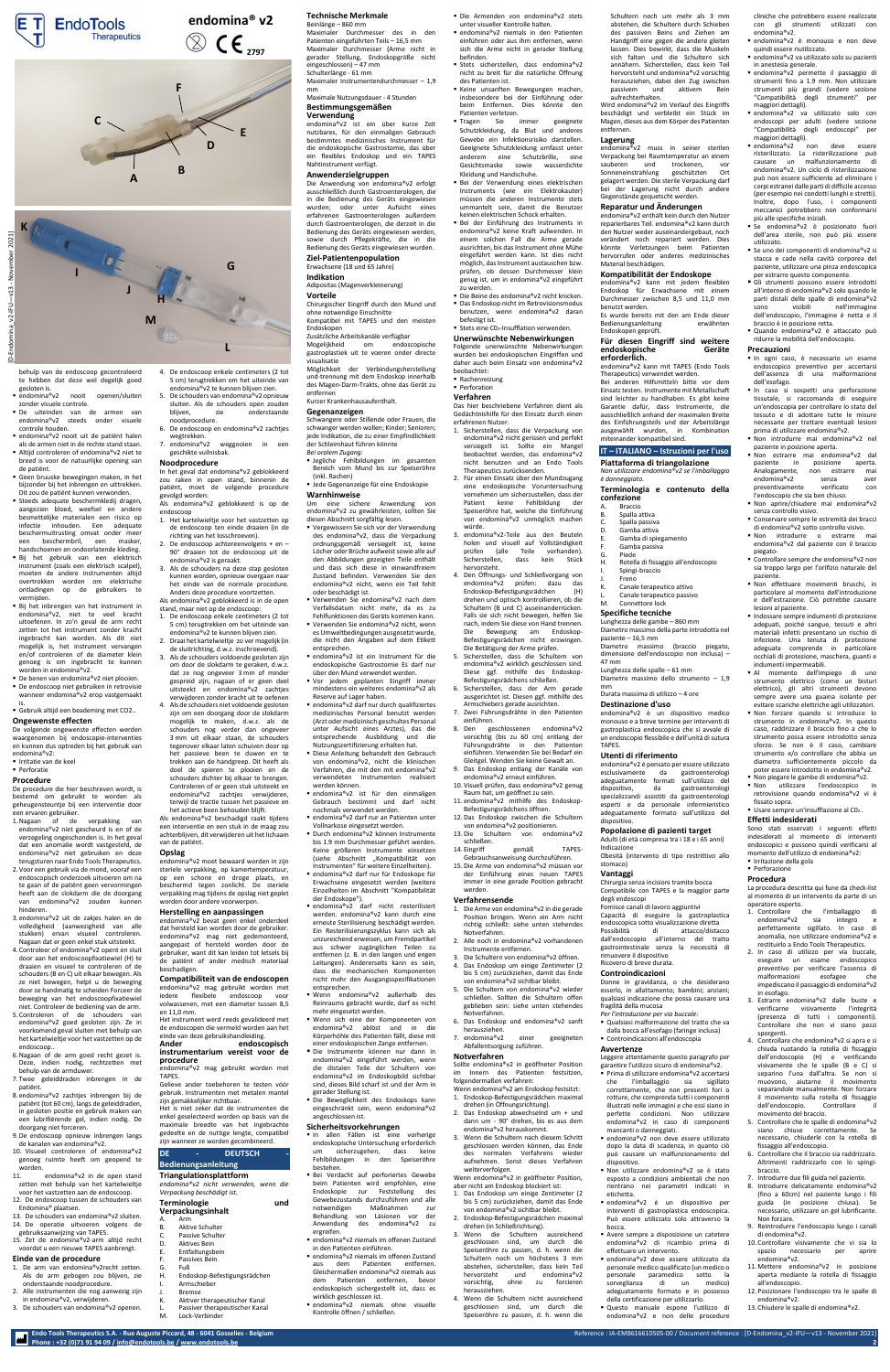**Endo Tools Therapeutics S.A. - Rue Auguste Piccard, 48 - 6041 Gosselies - Belgium** Reference : IA-EM8616610505-00 / Document reference [: \[D-Endomina\\_v2-IFU](#page-0-0)—v13 - November 2021]

**Phone : +32 (0)71 91 94 09 [/ info@endotools.be](mailto:info@endotools.be) [/ www.endotools.be](http://www.endotools.be/) 3**

14. Realice la intervención según establecen las instrucciones de TAPES.

15. Raddrizzare sempre il braccio di endomina®v2 prima di introdurre un nuovo TAPES.

#### **Fine della procedura**

- 1. Mettere il braccio di endomina®v2 in posizione dritta. Se il braccio rimane piegato, consultare la procedura d'emergenza qui sotto.
- 2. Togliere tutti gli strumenti ancora presenti in endomina®v2. 3. Aprire le spalle di endomina®v2.
- 4. Far arretrare l'endoscopio di qualche
- centimetro (2-5 cm) per conservare la visione dell'estremità di endomina®v2. 5. Chiudere le spalle di endomina®v2. Se le
- spalle rimangono aperte, consultare la procedura d'emergenza qui sotto. 6. Estrarre delicatamente l'endoscopio e
- endomina®v2. 7. Smaltire endomina®v2 in modo
- appropriato.

# **Procedura d'emergenza**

Nel caso in cui endomina®v2 restasse bloccato in posizione aperta all'interno del paziente, seguire la seguente procedura: Se endomina®v2 è bloccato sull'endoscopio

- 1. Ruotare al massimo la rotella di fissaggio all'endoscopio (nel dell'allentamento, cioè svitare).
- 2. Ruotare l'endoscopio alternativamente di + e – 90° fino a estrarlo da endomina®v2.
- 3. Se dopo questa manovra le spalle sono chiuse, terminare la procedura normalmente. Altrimenti continuare questa procedura.

Se endomina®v2 è bloccato in posizione aperta, ma non sull'endoscopio:

- 1. Far arretrare l'endoscopio di qualche centimetro (2-5 cm) per conservare la visione dell'estremità di endomina®v2.
- 2. Girare la rotella di fissaggio all'endoscopio il più possibile (nel senso della chiusura, cioè avvitare).
- 3. Se le spalle sono sufficientemente chiuse per poter passare in esofago, cioè sono ancora divaricate di circa 3 mm o meno, accertarsi che non vi siano parti sporgenti e estrarre delicatamente endomina®v2 senza forzare.
- 4. Se le spalle non sono sufficientemente chiuse da permettere il passaggio in

esofago, cioè sono ancora divaricate di più di 3 mm, far scorrere le spalle una rispetto all'altra spingendo la gamba passiva e tirando l'impugnatura. Lo scopo è piegare i muscoli e riavvicinare le spalle. Accertarsi che non vi siano parti sporgenti e estrarre delicatamente endomina®v2 mantenendo la trazione tra la gamba passiva e attiva.

Se endomina®v2 dovesse danneggiarsi durante l'intervento e un pezzo dovesse restare nello stomaco, rimuoverlo dal corpo del paziente.

#### **Immagazzinamento**

endomina®v2 va conservato nel suo imballaggio sterile a temperatura ambiente in un luogo pulito e asciutto, al riparo dai raggi del sole. Accertarsi che l'imballaggio sterile non venga schiacciato da altri oggetti durante lo stoccaggio.

#### **Riparazione e modifica**

endomina®v2 non ha componenti che possono essere riparati dall'utilizzatore. endomina®v2 non deve essere smontato, modificato, riparato dall'utilizzatore perché ciò potrebbe comportare lesioni al paziente o danneggiare altri materiali medici.

#### **Compatibilità degli endoscopi**

endomina®v2 può essere utilizzato con qualunque endoscopio flessibile per adulti del diametro tra 8,5 e 11,0 mm.

È stato già validato con gli endoscopi menzionati alla fine delle presenti istruzioni.

#### **Altri strumenti endoscopici necessari per l'intervento**

endomina®v2 può essere utilizzato con TAPES (Endo Tools Therapeutics).

Per altri strumenti, effettuare un test prima di eseguire la procedura. I dispositivi con guaine metalliche sono più maneggevoli. Non esistono garanzie che gli strumenti scelti unicamente sulla base della larghezza massima della parte inserita e della lunghezza utile siano compatibili durante un utilizzo combinato.

## **ES - ESPAÑOL - Modo de empleo**

#### **Plataforma de triangulación**

*No utilice endomina®v2® si el envase está dañado.*

#### **Terminología y contenido del envase**

- Antes de utilizar endomina®v2, compruebe que el envase está herméticamente cerrado, no tiene ningún orificio o abertura, y contiene todos los componentes mostrados en las imágenes en perfectas condiciones. Si algún componente falta o está dañado, no utilice endomina®v2.
- No utilice endomina®v2 después de la fecha de caducidad, ya que podría provocar un funcionamiento incorrecto del producto.
- No utilice endomina®v2 si este producto ha estado expuesto a condiciones climatológicas diferentes a las especificadas en la etiqueta.
- endomina®v2 es un instrumento para realizar gastroplastias endoscópicas. Solo es apto para su uso a través de la boca.
- **Antes** de iniciar un procedimiento, procure tener siempre al menos una unidad de endomina® de repuesto.
- endomina®v2 solo puede ser utilizado por personal médico cualificado (médicos o personal paramédico bajo la supervisión de un médico) que haya recibido la formación y certificación pertinente a tal efecto.
- Este documento describe el modo de empleo de endomina®v2, no los procedimientos clínicos que se pueden llevar a cabo con el producto.
- endomina®v2 es un producto exclusivamente de un solo uso.
- endomina®v2 solo es apto para su uso en pacientes que hayan recibido anestesia general.
- endomina®v2 admite instrumentos con un diámetro de hasta 1,9 mm. No utilice instrumentos de mayor diámetro (para obtener información adicional al respecto, consulte el apartado «Compatibilidad con instrumentos»).
- endomina®v2 solo es apto para su uso con endoscopios para adultos (para obtener información adicional al respecto, consulte el apartado «Compatibilidad con endoscopios»).
- endomina®v2 no puede reesterilizarse. Si endomina®v2 se reesteriliza, el producto puede averiarse. Un solo ciclo de reesterilización podría no ser suficiente para eliminar completamente los cuerpos extraños pequeños de las partes difíciles
- A. Brazo B. Hombro activo
- C. Hombro pasivo
- D. Pierna activa
- E. Pierna de implantación
- F. Pierna pasiva
- G. Pie H. Ruedecilla de fijación al endoscopio

de alcanzar (p. ej., tubos largos y<br>estrechos). Además, algunos estrechos). Además, algunos componentes mecánicos pueden no cumplir las especificaciones iniciales después del uso.

- I. Émbolo de brazo
- **Freno** K. Tubo de tratamiento activo
- 

#### L. Tubo de tratamiento pasivo<br>M. Conector con fijación Conector con fijación

#### **Información técnica** Longitud de la pierna – 860 mm

- Si endomina®v2 se sitúa fuera de una zona estéril, no puede utilizarse.
- Si uno de los componentes de endomina® se desprende y cae en una cavidad corporal del paciente, retírelo con unas pinzas endoscópicas.
- Solo se pueden insertar instrumentos en los tubos cuando el extremo distal de los hombros es visible con el endoscopio, la imagen es nítida y los brazos están enderezados.
- endomina®v2 puede reducir la movilidad del endoscopio una vez insertada.

Diámetro máximo de la parte que se inserta en el cuerpo del paciente – 16,5 mm Diámetro máximo (con el brazo doblado y sin incluir el endoscopio) – 47 mm Longitud del hombro – 61 mm Diámetro máximo del instrumento – 1,9 mm Duración máxima de uso – 4 horas

**Uso previsto**

endomina® es un producto sanitario de un solo uso a corto plazo pensado para realizar una gastroplastia endoscópica en combinación con un endoscopio flexible y un dispositivo de sutura (TAPES).

#### **Usuarios previstos**

endomina®v2 es un producto pensado para ser utilizado únicamente por gastroenterólogos que han recibido formación específica para utilizar el dispositivo y por gastroenterólogos en proceso de formación bajo la supervisión de gastroenterólogos con experiencia o de personal de enfermería con formación en el dispositivo.

**Población de pacientes objetivo** Adultos (entre 18 y 65 años)

**Indicación** Obesidad (cirugía gástrica restrictiva)

#### **Ventajas**

Cirugía sin incisión a través de la boca Compatible con TAPES y la mayoría de endoscopios

- Antes de utilizar endomina®v2, será necesaria una exploración endoscópica en todos los casos para detectar cualquier malformación en el esófago.
- En caso de sospecharse una perforación en el tejido, se recomienda llevar a cabo una endoscopia para comprobar su estado y tomar todas las medidas necesarias para tratar cualquier lesión antes de utilizar endomina®v2.
- No inserte nunca endomina®v2 en posición abierta.
- No extraiga nunca endomina®v2 del cuerpo del paciente en posición abierta. Asimismo, no extraiga nunca endomina®v2 del cuerpo del paciente sin haber comprobado visualmente que el producto está cerrado.
- No abra ni cierre nunca endomina®v2 sin control visual.
- Mantenga siempre a la vista los extremos distales de los brazos. ■ No inserte ni extraiga nunca endomina<sup>®</sup> v2
- cuando los brazos estén doblados. ■ Compruebe siempre que endomina®v2 no
- sea excesivamente grande para el orificio natural del paciente. ■ No realice nunca movimientos repentinos,
- especialmente durante la inserción y la extracción, ya que podría causar lesiones al paciente.
- Lleve siempre ropa de protección adecuada, ya que la sangre y otros tejidos presentan riesgo de infección. Algunos ejemplos de ropa de protección apta son gafas protectoras, mascarilla y prendas y guantes impermeables.
- Al utilizar un instrumento eléctrico (como un electrobisturí), los otros instrumentos deberán tener una funda no electroconductiva para prevenir descargas eléctricas.
- No aplique fuerza al insertar los instrumentos. En caso de encontrar resistencia, enderece el brazo del producto hasta poder insertar el instrumento sin esfuerzo. Si sigue encontrando resistencia, cambie de instrumento o compruebe que su diámetro sea lo suficientemente reducido para la inserción en endomina®v2.
- No tuerza las piernas de endomina®v2.
- No utilice el endoscopio en modo de retrovisión total cuando esté conectado a endomina®v2.
- Utilice siempre insuflación de CO2.

Aporta canales de trabajo adicionales Capacidad para realizar gastroplastia endoscópica bajo visualización directa Posibilidad de conexión/desconexión del endoscopio dentro del tubo gastrointestinal sin extraer el instrumento Hospitalización breve.

### **Contraindicaciones**

Mujeres embarazadas, que intentan concebir o en período de lactancia; menores de edad; personas de edad avanzada; personas con enfermedades preexistentes que las hagan propensas a fragilidad en las mucosas.

- *Para la inserción oral:*
- Cualquier malformación desde la boca hasta el esófago (incluida la faringe)
- Casos en los que la endoscopia esté contraindicada

#### **Advertencias**

Con vistas a garantizar la seguridad en el uso de endomina®v2, es esencial leer con atención este apartado.

**embalagem** A. Braço B. Ombro ativo<br>C. Ombro passi C. Ombro passivo<br>D. Perna ativa

- Perna ativa
- E. Perna de implantação Perna passiva
	-

Roda de fixação do endoscópio

- **Travão**
- 
- Canal terapêutico ativo
- L. Canal terapêutico passivo

# Conector de bloqueio

#### **Precauciones**

O endomina®v2 só deve ser utilizado por<br>gastroenterologistas que receberam gastroenterologistas que formação sobre o dispositivo, por gastroenterologistas acompanhados por gastroenterologista(s) experiente(s) e por enfermeiro(s) que receberam formação sobre o dispositivo.

■ Antes de usar o endomina®v2, certifiquese que a embalagem se encontra convenientemente selada, não está perfurada ou rasgada, inclui todos os ■ Não usar o endomina®v2 se este tiver sido exposto a condições ambientais fora dos

■ endomina®v2 é um dispositivo para gastroplastia endoscópica. Só pode ser

■ O endomina®v2 apenas pode ser usado por pessoal médico qualificado (um médico ou paramédico sob supervisão de um médico) que tenha recebido a formação e certificação necessária para a

▪ Este documento descreve a utilização da endomina®v2, e não os procedimentos clínicos que podem ser realizados com ele. ■ O endomina®v2 é descartável e não pode

■ O endomina®v2 apenas pode ser usado em pacientes submetidos a anestesia

■ O endomina®v2 aceita ferramentas até 1,9 mm. Não utilize ferramentas mais largas (consulte "Compatibilidade com ferramentas" para mais detalhes). ▪ O endomina®v2 apenas pode ser usada com endoscópios para adultos (consulte "Compatibilidade com endoscópios" para

As ferramentas apenas podem ser inseridas nos canais quando as extremidades distais dos ombros sejam visíveis com o endoscópio e quando a imagem for clara e os braços estiverem

■ O endomina®v2 pode reduzir a mobilidade do endoscópio quando anexado.

**Em qualquer dos casos, é necessário** efetuar uma verificação endoscópica antes de usar o endomina®v2, para detetar qualquer anomalia no esófago. ■ Em caso de suspeita de perfuração de tecidos, recomenda-se a realização de uma endoscopia para verificar as suas condições e tomar todas as medidas necessárias para o tratamento de quaisquer lesões antes de usar o

■ Nunca insira o endomina®v2 na posição

## **Reacciones adversas**

■ Nunca tire o endomina®v2 do paciente na posição aberta. Do mesmo modo, nunca tire o endomina®v2 do paciente sem verificar visualmente que o endomina®v2

Las siguientes reacciones adversas se han observado durante intervenciones endoscópicas y podrían producirse al utilizar endomina®v2:

- Irritación de garganta
- Perforación

■ Nunca insira nem remova o endomina®v2 enquanto os braços estiverem dobrados. ■ Verifique sempre se o endomina®v2 não é demasiado grande para os orifícios

# **Procedimiento**

El procedimiento que se describe a continuación es una lista de verificación para una operación llevada a cabo por un usuario experimentado.

> ■ Não dobre as pernas do endomina®v2. ▪ Não utilize o endoscópio em total retrovisão quando o endomina®v2 estiver

- 1. Compruebe que el envase de endomina®v2 no tiene daños y está herméticamente cerrado. Si detecta cualquier anomalía, no utilice endomina®v2; devuelva el producto a Endo Tools Therapeutics.
- 2. Para procedimientos de inserción oral, lleve a cabo una exploración endoscópica con anterioridad para detectar cualquier malformación del esófago que pueda bloquear el paso de endomina®v2. 3. Saque endomina®v2 del envase y compruebe visualmente que el producto está completo y en buenas condiciones. Compruebe que no haya partes que sobresalgan. 4. Pruebe la apertura y cierre de endomina®v2 girando la ruedecilla de fijación al endoscopio (H) y compruebe visualmente que los hombros (B y C) se separan. Si no se mueven, trate de separarlos manualmente. No fuerce la ruedecilla de fijación al endoscopio. Compruebe el accionamiento del brazo.

- 5. Compruebe que los hombros de endomina®v2 estén cerrados. Si no lo están, ciérrelos con la ruedecilla de fijación al endoscopio.
- 6. Compruebe que el brazo esté enderezado. Si no lo está, enderécelo con el émbolo de brazo.
- 7. Inserte dos agujas guía en el cuerpo del paciente.
- 8. Inserte endomina®v2 (hasta 60 cm) suavemente en el cuerpo del paciente a lo largo de las agujas guía (en posición cerrada). Si lo necesita, utilice un gel lubricante. No aplique fuerza.
- 9. Inserte el endoscopio a lo largo de los tubos de endomina®v2.
- 10. Compruebe visualmente que haya suficiente espacio para abrir endomina®v2.
- 11. Abra endomina®v2 con la ruedecilla de fijación al endoscopio.
- 12. Sitúe el endoscopio entre los hombros de endomina®v2.
- 13. Cierre los hombros de endomina®v2.
- 14. Realice la intervención según establecen las instrucciones de TAPES.
- 15. Enderece siempre el brazo de endomina®v2 antes de insertar un nuevo TAPES.

#### **Final del procedimiento**

- 1. Enderece el brazo de endomina®v2. Si el brazo sigue doblado, consulte el procedimiento de emergencia que se detalla a continuación.
- 2. Retire todos los instrumentos de endomina®v2.
- 3. Abra los hombros de endomina®v2.
- 4. Retire el endoscopio unos centímetros (de 2 a 5) para mantener a la vista el
- 5. Cierre los hombros de endomina®v2. Si los hombros siguen abiertos, consulte el procedimiento de emergencia que se detalla a continuación.
- 6. Retire suavemente el endoscopio y endomina®v2 del cuerpo del paciente.
- 7. Deseche endomina®v2 en un contenedor de residuos adecuado.

Empurrador do braço

G.<br>H.

- 
- 
- extremo de endomina®v2.
- 
- 
- 

#### **Procedimientos de emergencia**

Si endomina®v2 se atasca en la posición abierta dentro del cuerpo del paciente, lleve a cabo el siguiente procedimiento: Si endomina®v2 está atascado en el

> $\blacksquare$  Se usar uma ferramenta elétrica (como um lápis de diatermina, por exemplo), as outras ferramentas devem ter uma bainha com um diâmetro entre 8,5 e 11,0 mm. Foi validado com os endoscópios indicados no final destas instruções.

procedimiento. Si endomina®v2 está atascado en la posición

> Prostředek endomina®v2 je určen pouze gastroenterologům vyškoleným k jeho používání, gastroenterologům ve výcviku pod dohledem zkušených gastroenterologů<br>a zdravotním sestrám vyškoleným

- abierta, pero no en el endoscopio: 1. Retire endomina®v2 unos centímetros (de 2 a 5) para mantener a la vista su extremo.
- 2. Gire la ruedecilla de fijación al endoscopio hasta donde sea posible (en
- sentido de cierre, es decir, enroscando). 3. Si los hombros están lo suficientemente próximos como para pasar a través del esófago (es decir, el espacio entre ellos es de 3 mm o inferior), compruebe que no haya partes que sobresalgan y extraiga endomina®v2 suavemente, sin
- aplicar fuerza. 4. Si los hombros no están lo suficientemente próximos como para pasar a través del esófago (es decir, el espacio entre ellos es superior a 3 mm aproximadamente), deslice uno contra otro empujando la pierna pasiva y tirando del asa. Así se flexionarán los músculos y los hombros se acercarán. Compruebe que no haya partes que sobresalgan y extraiga endomina®v2 suavemente conservando la tracción entre la pierna activa y la pasiva.
- Si endomina®v2 sufre daños durante la operación y una parte permanece en el estómago, extraiga dicha parte del cuerpo del paciente.

# **endomina® v2**  $C \epsilon_{2797}$

## **Almacenamiento**

endomina®v2 debe almacenarse dentro de su envase estéril en un lugar limpio y seco, no expuesto a la luz solar y a temperatura

ambiente. El envase estéril no debe almacenarse bajo otros envases que puedan aplastarlo.

## **Reparaciones y modificaciones**

endomina®v2 no tiene partes que puedan ser reparadas por el usuario. El usuario no debe desmontar, modificar ni reparar endomina®v2. Hacerlo podría tener como resultado lesiones en los pacientes o daños en otros productos sanitarios.

#### **Compatibilidad con endoscopios**

endomina®v2 es apto para utilizarse con cualquier endoscopio flexible para adultos con un diámetro de entre 8,5 y 11,0 mm. Su uso está validado con los endoscopios que se indican al final de estas instrucciones.

**Otros instrumentos endoscópicos necesarios para la intervención**

endomina®v2 es apto para utilizarse con TAPES (Endo Tools Therapeutics).

Si desea utilizar otros instrumentos, pruébelos antes de iniciar el procedimiento. Los instrumentos con fundas metálicas son más fáciles de manipular. No se garantiza la compatibilidad de los instrumentos seleccionados solamente en función de la anchura y longitud operativa máxima de la sección para inserción.

# **PT** – **PORTUGUÊS - Instruções de**

- endoscopio: 1. Gire la ruedecilla de fijación al endoscopio hasta donde sea posible (en sentido de apertura, es decir,
- desenroscando). 2. Gire el endoscopio alternativamente + y - 90° hasta separarlo de endomina®v2.
- 3. Si ahora es posible cerrar los hombros, continúe con el procedimiento normal. De lo contrario, continúe con este usado através da boca. ▪ Tenha sempre, pelo menos, um endomina®v2 em armazém antes de

#### **utilização Plataforma de triangulação**

*Não usar o endomina®v2 caso a embalagem esteja danificada* **Terminologia e conteúdo da** 

#### **Informação técnica**

Comprimento da perna – 860 mm Diâmetro máximo da parte inserida no paciente $-16,5$  mm Diâmetro máximo (braço dobrado, tamanho do endoscópio não incluído) - 47 mm Comprimento do ombro – 61 mm Diâmetro máximo da ferramenta – 1,9 mm Duração máxima da utilização – 4 horas

#### **Utilização prevista**

O endomina® é um dispositivo médico descartável de curto prazo para gastroplastia endoscópica que utiliza um endoscópio flexível e uma unidade de sutura TAPES

#### **Utilizadores previstos**

#### **População de doentes alvo** Adultos (18 a 65 anos)

#### **Indicação**

- Obesidade (cirurgia restritiva no estômago) **Vantagens**
	- Cirurgia sem incisões, através da cavidade oral

Compatível com TAPES e a maioria dos endoscópios

Providencia canais de trabalho adicionais Capacidade de realizar gastroplastia endoscópica sob visualização direta Possibilidade de fixar/retirar do endoscópio, no interior do trato gastrointestinal, sem remoção do dispositivo

# Hospitalização de curta duração.

#### **Contraindicações**

Mulheres grávidas, a tentar engravidar ou lactantes; crianças; idosos; pré-existência de

condições que possam provocar uma

Quaisquer malformações identificadas entre a boca e o esófago (incl. a faringe) Qualquer contraindição endoscópica

mucosa frágil *Para inserção oral:*

**Avisos**

Para garantir a utilização segura do endomina®v2 é essencial a leitura atenta

deste parágrafo.

componentes indicados nas imagens e que estes se encontram em perfeitas condições. Não use o endomina®v2 em caso de falta ou danos nos componentes.

▪ Não usar o endomina®v2 após a data de validade, uma vez que pode provocar o mau funcionamento do dispositivo.

valores definidos no folheto.

iniciar o procedimento.

sua utilização.

ser reutilizado.

geral.

mais detalhes).

▪ O endomina®v2 não pode ser reesterilizado. A reesterilização do endomina®v2 pode provocar falha do dispositivo. O ciclo de reesterilização pode não ser suficiente para eliminar completamente pequenos elementos estranhos das partes de difícil cesso (por exemplo, canais compridos e estreitos). Além disso, após a utilização, alguns componentes mecânicos podem não satisfazer as especificações iniciais. ■ O endomina®v2 não pode ser usado se for colocado fora de uma zona limpa. ■ Se um dos componentes do endomina®v2 se soltar e cair numa cavidade do corpo do paciente, recolha-o com fórceps

endoscópicos.

esticados.

**Precauções**

endomina®v2.

aberta.

está fechado.

▪ Nunca abra/feche o endomina®v2 sem o

■ Mantenha sempre as extremidades distais

verificar visualmente.

dos braços à vista.

naturais do paciente.

▪ Nunca faça movimentos repentinos, especialmente durante a inserção e a remoção. Pode magoar o paciente. ▪ Use sempre vestuário de proteção, dado que o sangue e outros tecidos apresentam um risco de infeção. O vestuário de

#### proteção adequado inclui, mas não está limitado a óculos de proteção, máscara e luvas e vestuário impermeável.

não condutora para evitar choque elétrico

nos utilizadores.

▪ Não exercer força quando inserir uma ferramenta. Se houver resistência, estique o braço até a ferramenta puder ser inserida sem esforço. Se este também não for o caso, mude a ferramenta e/ou verifique se o seu diâmetro é pequeno o suficiente para a inserção no

endomina®v2.

fixado nele.

**Reações adversas**

As seguintes reações adversas podem ser observadas durante as operações endoscópicas e podem ocorrer durante a

utilização do endomina®v2: ▪ Irritação da garganta ■ Perfuração **Procedimento**

O procedimento descrito aqui é uma lista de verificação para uma operação executada

por um utilizador experiente.

1. Verifique se a embalagem do endomina®v2 não está danificada e está perfeitamente selada. Se for detetada alguma anomalia, não utilize o endomina®v2 e devolva-o à Endo Tools

Therapeutics.

2. Para um procedimento recorrendo a inserção oral, execute um exame endoscópico prévio para detetar qualquer anomalia do esófago que possa

bloquear o endomina®v2.

Utilize sempre insuflação de C02.

3. Retire o endomina®v2 da embalagem e verifique se está completo e em bom estado. Verifique se não há peças

salientes.

4. Verifique se o endomina®v2 abre e fecha virando a roda de fixação do endoscópio (H) e verificando visualmente se os ombros (B e C) se separam entre si. Se não se moverem, facilite o movimento separando-os manualmente. Não force o movimento na roda de fixação do endoscópio. Verifique a ação do braço. 5. Verifique se os ombros do endomina®v2 estão fechados. Se não estiverem, fecheos com a roda de fixação do endoscópio. 6. Verifique se o braço está esticado. Se não estiver, estique-o com o empurrador do

braço.

7. Insira dois fios guia no paciente. 8. Insira o endomina®v2 (até 60 cm) suavemente no paciente, ao longo dos

fios-guia (na posição fechada). Use um gel lubrificante, se necessário. Não force. 9. Insira o endoscópio ao longo dos canais

do endomina®v2.

10. Verifique visualmente se há espaço suficiente para abrir o endomina®v2. 11. Abra o endomina®v2 com a roda de

fixação do endoscópio.

12. Coloque o endoscópio entre os ombros

do endomina®v2.

13. Feche os ombros do endomina®v2. 14. Execute a operação de acordo com as Instruções de utilização do TAPES 15. Endireite sempre o braço do endomina®v2 antes de introduzir uma

nova TAPES. **Fim do procedimento**

1. Endireite o braço do endomina®v2. Se este permanecer dobrado, consulte o procedimento de emergência abaixo. 2. Remova todas as ferramentas do

endomina®v2.

3. Abra os ombros do endomina®v2. 4. Retire o endoscópio alguns centímetros (2 a 5) para manter a extremidade do

endomina®v2 à vista.

5. Feche os ombros do endomina®v2. Se os ombros permanecerem abertos, consulte o procedimento de emergência

indicado a seguir.

6. Remova suavemente o endoscópio e do endomina®v2 do paciente. 7. Elimine o endomina®v2 num recipiente

adequado.

**Procedimentos de emergência** Se o endomina®v2 ficar preso numa posição aberta dentro do paciente, realize o seguinte

procedimento:

Se o endomina®v2 ficar preso no

endoscópio:

1. Vire a roda de fixação do endoscópio até onde for possível (na direção da abertura, ou seja, desenroscando) 2. Gire o endoscópio alternadamente para + e – em 90° até o endoscópio ser

removido do endomina®v2. 3. Se os ombros puderem ser abertos agora, prossiga com o procedimento normal. Caso contrário, prossiga com

este procedimento.

Se o endomina®v2 ficar preso na posição

aberta, mas não no endoscópio:

1. Retire o endomina®v2 alguns centímetros (2 a 5) para manter a extremidade do endomina®v2 à vista. 2. Vire a roda de fixação do endoscópio até onde for possível (na direção do fecho,

ou seja, enroscando).

sem exercer forca.

3. Se os ombros estiverem fechados o suficiente para passarem pelo esófago (ou seja, o espaço entre os ombros é de cerca de 3 mm ou menos), verifique se não existem peças salientes e puxe o endomina®v2 para fora com cuidado,

4. Se os ombros não estiverem fechados o suficiente para passarem pelo esófago (ou seja, o espaço entre os ombros é superior a 3 mm), deslize os ombros relativamente entre si, empurrando a perna passiva e puxando o manípulo. Isto irá flexionar os ombros e aproximar os ombros um para o outro. Verifique se não há peças salientes e puxe o endomina®v2 para fora com cuidado, mantendo a tração entre as pernas ativas

e passivas.

Se o endomina®v2 ficar danificado durante a operação e uma peça ficar no estômago,

retire-a do paciente. **Armazenamento**

O endomina®v2 tem de ser guardado na sua embalagem esterilizada, num local limpo e seco, protegido da exposição solar e à

temperatura ambiente.

A embalagem esterilizada não deve ser guardada por baixo de outras embalagens

que poderão esmagá-la.

**Reparações e modificações** O endomina®v2 não tem peças que possam ser reparadas pelo utilizador. O endomina®v2 não deve ser desmontado, modificado nem reparado pelo utilizador. Isso poderia causar ferimentos no paciente ou danos em outros equipamentos médicos. **Compatibilidade com endoscópios** O endomina®v2 pode ser usado com qualquer endoscópio flexível para adultos

#### **Outras ferramentas endoscópicas necessárias para o procedimento**

O endomina®v2 pode ser usado com TAPES (Endo Tools Therapeutics).

Para outras ferramentas, faça um teste antes da intervenção. Os dispositivos com bainhas de metal são mais fáceis de manusear. Não há garantia de que estes instrumentos, selecionados utilizando apenas a largura da parte de introdução e o comprimento de trabalho máximos, sejam compatíveis quando em combinação.

### **CS** – **ČEŠTINA** – **Návod k použití**

#### **Triangulační platforma** *Prostředek endomina®v2 nepoužívejte, pokud je obal poškozený.*

Endoskopické aretační kolečko Pozicionér raménka

#### **Terminologie a obsah balení**

A. Paže

G. Patka

**Brzda** 

M. Zámková spojka **Technické údaje** Délka nožky – 860 mm

pacienta  $-16,5$  mm

Maximální průměr části vkládané do

Maximální průměr (ohnuté raménko, bez započítání velikosti endoskopu) – 47 mm

Délka ramene – 61 mm

Maximální průměr nástroje – 1,9 mm

Aktivní terapeutický kanál Pasivní terapeutický kanál

Max. doba použití – 4 h **Určené použití**

Prostředek endomina®v2 je zdravotnický prostředek na jednorázové krátkodobé použití pro endoskopickou gastroplastiku pomocí flexibilního endoskopu a šicí

jednotky TAPES **Zamýšlení uživatelé**

- Aktivní raménko
- C. Pasivní raménko
- D. Aktivní nožka E. Rozkládací nožka Pasivní nožka

v používání tohoto prostředku **Cílová populace pacientů**

Dospělí (18 až 65 let) **Indikace**

vyškoleným

Obezita (restriktivní operace žaludku)

**J**

**G**

**L**

**M**

**H**

**I**



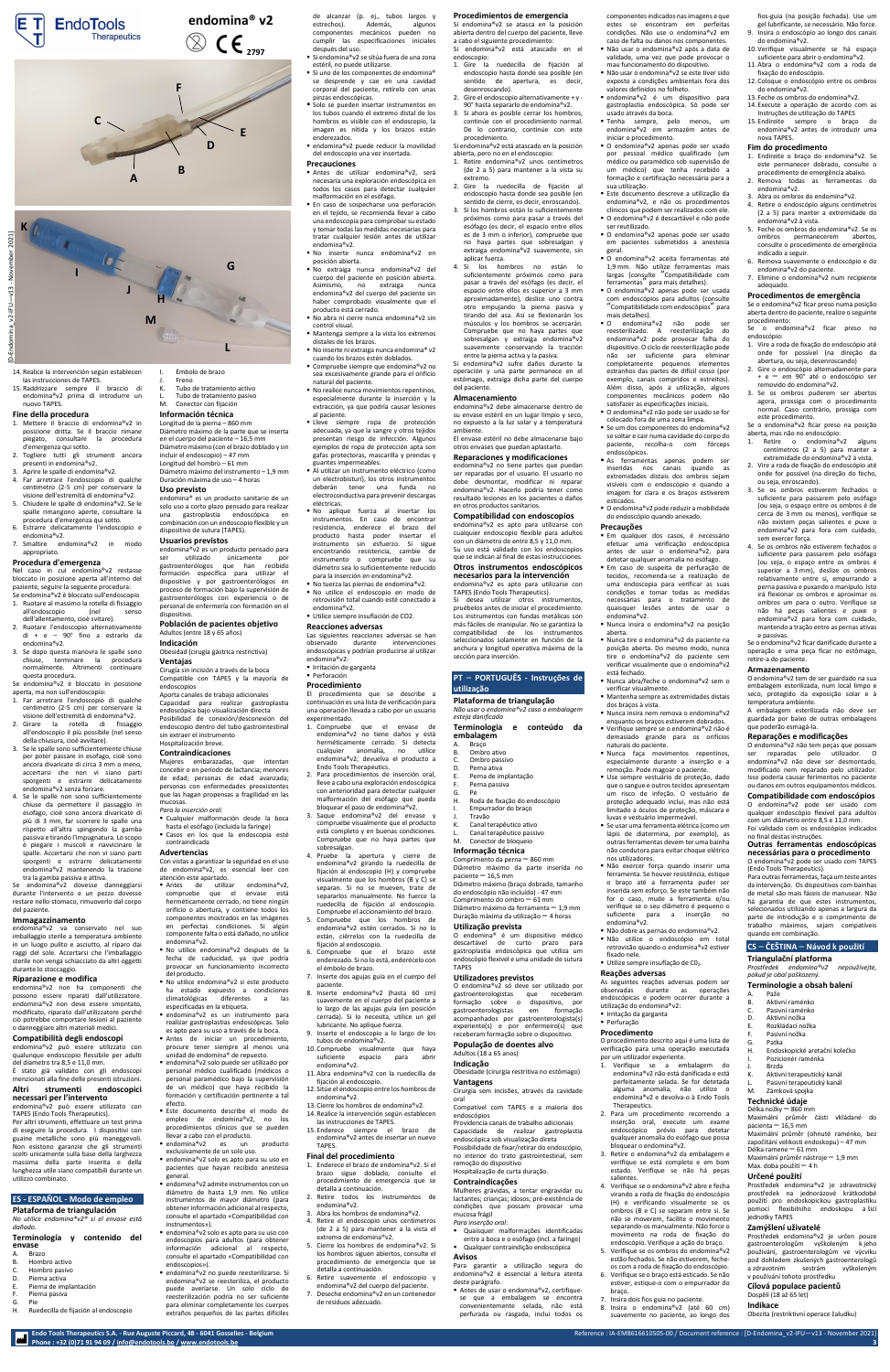**Endo Tools Therapeutics S.A. - Rue Auguste Piccard, 48 - 6041 Gosselies - Belgium** Reference : IA-EM8616610505-00 / Document reference [: \[D-Endomina\\_v2-IFU](#page-0-0)—v13 - November 2021]

**Phone : +32 (0)71 91 94 09 [/ info@endotools.be](mailto:info@endotools.be) [/ www.endotools.be](http://www.endotools.be/) 4**

#### **Výhody**

Chirurgie bez incize přes dutinu ústní Kompatibilní s TAPES a většinou endoskopů Poskytuje přídatné pracovní kanály Schopnost provádět endoskopickou gastroplastiku pod přímou vizualizací Možnost připevnit/oddělit od endoskopu uvnitř gastrointestinálního traktu bez odstranění zdravotnického prostředku Krátká hospitalizace

#### **Kontraindikace**

Ženy, které jsou těhotné, snaží se otěhotnět nebo kojí; děti; starší osoby; již existující onemocnění, která můžou vést k fragilní sliznici;

#### *Pro orální zavedení:*

▪ Jakékoli malformace od úst k jícnu (včetně hltanu)

# ▪ Jakákoli endoskopická kontraindikace

# **Varování**

V zájmu zajištění bezpečného používání prostředku endomina®v2 si důkladně přečtěte tento odstavec.

- Před použitím zařízení endomina®v2 se ujistěte, že obal je řádně zapečetěný, není v něm žádný otvor ani trhlina, že obsahuje veškeré součásti zobrazené na obrázcích a že veškeré součásti jsou v bezvadném stavu. Pokud nějaká součást chybí nebo je poškozená, zařízení endomina®v2 nepoužívejte.
- Nepoužívejte prostředek endomina®v2 po uplynutí data konce životnosti, mohlo by to vést k jeho selhání.
- Pokud byl prostředek endomina®v2 vystaven podmínkám prostředí mimo ty, které jsou uvedeny na štítku, nepoužívejte ho.
- endomina®v2 je zařízení pro endoskopickou gastroplastiku. Používá se pouze skrze ústní dutinu.
- Před zahájením postupu mějte v záloze alespoň jeden další prostředek endomina®v2.
- Prostředek endomina®v2 můžou používat výhradně zdravotničtí odborníci (lékař nebo nelékařský zdravotnický personál pod dohledem lékaře), kteří mají nezbytné školení a certifikaci pro jeho používání. ▪ Tento dokument obsahuje popis použití

prostředku endomina®v2, nikoli klinické postupy, které s ním lze provádět.

- **· Vždy používejte ochranný oděv, protože** krev a různé tkáně mohou představovat riziko infekce. Vhodný ochranný oděv zahrnuje, kromě jiného, ochranné brýle. masku, voděodolné oblečení a rukavice
- Při používání elektrických nástrojů (například diatermického nože) musí mít ostatní nástroje nevodivé pouzdro, aby uživatelé neutrpěli úraz elektrickým proudem.
- Při zavádění nástroje nepoužívejte sílu. Narazíte-li na odpor, narovnejte raménko tak, aby bylo možné nástroj zavést bez použití síly. Pokud to ani tak nepůjde, zkuste nástroj vyměnit a/nebo zkontrolujte, zda je jeho průměr dostatečně malý na zavedení do prostředku endomina®v2.
- Neohýbejte nohy zařízení endomina®v2.
- Nepoužívejte endoskop s úplnou retrovizí, pokud je k němu upevněný prostředek endomina®v2.

#### ■ Za všech okolností používejte insuflaci C02. **Nežádoucí reakce**

- Prostředek endomina®v2 je jednorázový a není určený k opakovanému použití. ■ Prostředek endomina®v2 lze použít pouze
- na pacienty v celkové anestézii. ▪ Prostředek endomina®v2 je kompatibilní s nástroji do 1,9 mm. Nepoužívejte větší nástroje (podrobnosti viz "Kompatibilita s
- nástroji"). ■ Prostředek endomina®v2 lze používat pouze s endoskopy pro dospělé<br>(podrobnosti viz "Kompatibilita s viz "Kompatibilita endoskopy").
- Prostředek endomina®v2 není určený k opětovné sterilizaci. Opětovná sterilizace prostředku endomina®v2 může vést k nesprávné funkčnosti. Cyklus opětovné sterilizace nemusí být dostatečný pro dokonalé odstranění malých cizorodých těles z obtížně dostupných částí (například z dlouhých a úzkých kanálů). Po použití navíc některé mechanické komponenty nemusí splňovat počáteční specifikace.
- Nachází-li se prostředek endomina®v2 mimo čistou oblast, nelze jej použít.
- Pokud se některá z komponent prostředku endomina®v2 odpojí nebo spadne do tělesné dutiny pacienta, vytáhněte ji pomocí endoskopických kleští.
- Nástroje lze zavádět pouze do kanálů, pokud jsou distální konce ramének vidět spolu s endoskopem, a pokud je obraz čistý a raménka rovná.
- endomina®v2 může snížit pohyblivost endoskopu, pokud je připojena.
- Podráždění hrdla
- Perforace

- 1. Zkontrolujte, zda není obal prostředku endomina®v2 poškozený a zda je dokonale utěsněný. Objevíte-li jakoukoli anomálii, prostředek endomina®v2 nepoužívejte; zašlete ho zpátky společnosti Endo Tools Therapeutics.
- 2. U postupů využívajících orální zavádění předběžné endoskopické vyšetření, které odhalí případné malformace jícnu, které by prostředku endomina®v2 překážely.
- 3. Rozbalte prostředek endomina®v2 a pohledem zkontrolujte, zda obsahuje vše a v dobrém stavu.
- 4. Otáčením fixačního kolečka endoskopu (H) a vizuální kontrolou, zda se ramena (B ad sebe oddalují. Pokud

#### **Upozornění**

- Použití prostředku endomina®v2 musí vždy předcházet endoskopické vyšetření, aby se zjistily případné malformace zaváděcího jícnu.
- V případě podezření na poškození tkáně se doporučuje provedení endoskopického vyšetření pro kontrolu stavu tkáně a přijetí veškerých nezbytných opatření k ošetření veškerých lézí s použitím zařízení endomina®v2.
- Prostředek endomina®v2 za žádných okolností nezavádějte v otevřené poloze.
- Prostředek endomina®v2 za žádných okolností nevytahujte z pacienta v otevřené poloze. Stejně tak nevytahujte prostředek endomina®v2 z pacienta, aniž byste nejdřív pohledem nezkontrolovali, zda je prostředek endomina®v2 zavřený.
- Prostředek endomina®v2 za žádných okolností neotevírejte/nezavírejte bez vizuální kontroly.
- Distální konce ramének mějte vždy v zobrazení.
- Prostředek endomina®v2 za žádných okolností nezavádějte ani nevyjímejte, pokud jsou raménka ohnutá.
- Vždy ověřte, zda není prostředek endomina®v2 pro přirozený otvor pacienta příliš velký.

▪ Neprovádějte nečekané pohyby, zejména během zavádění a vyndávání. Pacientovi by to mohlo způsobit újmu.

Během endoskopických operací byly pozorovány uvedené nežádoucí reakce, které se můžou objevit i při použití prostředku endomina®v2:

**Postup** Zde popsaný postup představuje kontrolní seznam při operacích vykonávaných zkušeným uživatelem.

#### Blokadni konektor **Tehničke informacije**

uređaj endomina®v2 namenjen je za<br>korišćenje isključivo od strane isključivo gastroenterologa koji su već obučeni za rad na ovom uređaju, gastroenterologa koji je/su na obuci u prisustvu gastroenterologa i medicinske sestre/sestara koji su završili obuku za rad na ovom uređaju

nepohybují, usnadněte pohyb jejich ručním oddělením. Kolečkem endoskopu nepohybujte silou. Zkontrolujte, zda se prostředek endomina®v2 otevírá a zavírá. Zkontrolujte činnost raménka.

- 5. Zkontrolujte, zda jsou raménka prostředku endomina®v2 zavřená. Pokud ne, zavřete je pomocí aretačního kolečka endoskopu.
- Zkontrolujte, zda je raménko rovné. Pokud ne, narovnejte ho pomocí pozicionéru raménka.
- 7. Zaveďte do pacienta dva vodicí dráty.
- 8. Vsuňte zařízení endomina®v2 (až 60 cm) společně s vidicími drátky do těla pacienta (v uzavřené poloze). V případě potřeby použijte lubrikační gel. Nepoužívejte sílu.
- 9. Zaveďte endoskop kanály prostředku endomina®v2.
- 10. Pohledem zkontrolujte, zda je dostatek místa k otevření prostředku endomina®v2.
- 11.Otevřete prostředek endomina®v2 pomocí aretačního kolečka endoskopu. 12.Umístěte endoskop mezi raménka
- prostředku endomina®v2.
- 13. Zavřete raménka prostředku endomina®v2. 14. Používejte v souladu s IFU pro
- prostředek TAPES. 15. Před zavedením nového prostředku
- TAPES vždy narovnejte rameno prostředku endomina®v2.

#### **Konec postupu**

- 1. Narovnejte rameno zařízení endomina®v2. Pokud rameno zůstane v ohnutém stavu, postupujte podle níže uvedených pokynů pro stav nouze.
- 2. Odstraňte z prostředku endomina®v2 veškeré nástroje.
- 3. Otevřete raménka prostředku endomina®v2.<br>4. Vytáhněte (
- endoskop o několik centimetrů (2 až 5) a konec prostředku endomina®v2 ponechte v zobrazení.
- 5. Zavřete raménka prostředku endomina®v2. Pokud raménka zůstanou otevřená, postupujte podle postupů v mimořádných situacích.
- 6. Opatrně vyjměte endoskop a prostředek endomina®v2 z pacienta.
- 7. Prostředek endomina®v2 vyhoďte do odpovídající nádoby na odpad.

#### **Postupy v mimořádných situacích**

- Pokud se prostředek endomina®v2 v pacientovi zasekne v otevřené poloze, postupujte následovně: Pokud se prostředek endomina®v2 zasekne
- na endoskopu:

#### pričvršćena na njega. Uvek koristite C02 insuflaciju.

#### ■ Nadražaj grla ▪ Perforacija

- 1. Otočte aretační kolečko endoskopu co nejdál (ve směru otevírání, tj. odšroubovávání).
- 2. Střídavě endoskopem fixačním kolečkem otáčejte o + a – 90°, dokud se endoskop nepodaří z prostředku endomina®v2 vyjmout.
- 3. Pokud lze nyní raménka zavřít, pokračujte ve standardním postupu. Jinak pokračujte dál v tomto postupu. Pokud se prostředek endomina®v2 zasekne
- v otevřené poloze, ale ne na endoskopu: 1. Vytáhněte prostředek endomina®v2 o
- několik centimetrů (2 až 5) a ponechte si konec prostředku endomina®v2 v zobrazení.
- 2. Otočte aretační kolečko endoskopu co nejdál (ve směru zavírání, tj. zašroubovávání).
- 3. Pokud jsou raménka dostatečně zavřená na to, aby prošla jícnem (tj. mezera mezi raménky není větší než 3 mm), ověřte, zda nevyčnívají žádné součásti a opatrně prostředek endomina®v2 vytáhněte bez použití síly.
- 4. Pokud nejsou raménka dostatečně zavřená na to, aby prošla jícnem (ti. mezera mezi raménky je stále větší než 3 mm), raménka k sobě posuňte zatlačením pasivní nožky a zatažením za rukojeť. Tím dojde k ohybu svalů a raménka se přiblíží. Zkontrolujte, zda nevyčnívají žádné součásti a opatrně prostředek endomina®v2 vytáhněte tak, aby zůstala zachovaná trakce mezi aktivní a pasivní nožkou.

Jestliže dojde během operace k poškození prostředku endomina®v2 a některá z částí zůstane v žaludku, z pacienta ji vyjměte.

## **Skladování**

Prostředek endomina®v2 musí být skladován ve svém sterilním obalu, na čistém a suchém místě mimo dosah slunečních paprsků a za okolní teploty.

Sterilní obal by neměl být skladován pod ostatními obaly, které by ho mohly zmáčknout.

#### **Opravy a modifikace**

Prostředek endomina®v2 nedisponuje žádnými částmi, které by mohl opravit uživatel svépomocí. Prostředek v nesmí být rozebírán, modifikován ani opravován uživatelem. Pacientovi by mohla být způsobena újma nebo by mohlo dojít k poškození jiných zdravotnických prostředků.

### **Kompatibilita s endoskopy**

Prostředek endomina®v2 lze používat s libovolným flexibilním endoskopem pro dospělé o průměru mezi 8,5 a 11,0 mm. Validace byla provedena pro endoskopy uvedené na konci tohoto návodu.

#### **Další endoskopické nástroje potřebné k zákroku**

Prostředek endomina®v2 lze používat s TAPES (Endo Tools Therapeutics). U ostatních nástrojů proveďte před zákrokem jejich zkoušku. S nástroji s kovovým pláštěm se lépe manipuluje.

Neexistuje záruka, že nástroje vybrané pouze na základě maximální šířky zaváděcí části a pracovní délky budou v kombinaci kompatibilní.

# **SR** – **SRPSKI** – **Uputstvo za upotrebu**

# **Triangulaciona platforma**

*Nemojte koristiti platformu endomina®v2 ako je pakovanje oštećeno.*

# **Terminologija i sadržaj pakovanja**

- A. Ruka<br>B. Aktiv Aktivno rame
- C. Pasivno rame<br>D. Aktivna noga
- D. Aktivna noga
- E. Noga raspoređivanja
- Pasivna noga
- G. Stopa<br>H. Fiksac Fiksacioni točak endoskopa
	- Potiskivač ruke
	- Kočnica
- Aktivni terapeutski kanal
- Pasivni terapeutski kanal

Dužina noge – 860 mm Maksimalni prečnik dela koji se ubacuje u

#### pacijenta – 16,5 mm

Maksimalni prečnik (savijena ruka, veličina endoskopa nije uključena) - 47 mm Dužina ramena – 61 mm

Maksimalni prečnik instrumenta – 1,9 mm Maksimalno trajanje korišćenja – 4 sata

#### **Predviđena namena**

endomina®v2 je medicinski uređaj za kratkotrajnu jednokratnu upotrebu. Koristi se za endoskopsku gastroplastiku u kombinaciji sa fleksibilnim endoskopom i jedinicom za ušivanje TAPES

#### **Korisnici kojima je namenjen uređaj**

#### **Ciljna populacija pacijenata** Odrasle osobe (18 do 65 godina)

#### **Indikacija za upotrebu**

Gojaznost (restriktivna operacija želuca) **Prednosti**

#### Hirurška procedura bez rezova kroz usta Kompatibilan sa TAPES-om i većinom endoskopa

Obezbeđivanje dodatnih radnih kanala izvođenja endoskopske gastroplastike pod direktnom vizualizacijom Mogućnost da se zakači/otkači sa endoskopa unutar GI trakta bez uklanjanja uređaja Kratka hospitalizacija.

#### **Kontraindikacije**

Žene koje su trudne, pokušavaju da zatrudne ili koje doje; deca; starije osobe; već postojeća stanja koja bi mogla da dovedu do fragilne sluznice

#### *Za oralno unošenje:*

▪ Ez a dokumentum az endomina®v2 alkalmazását írja le, nem a vele elvégezhető klinikai eljárásokat. ■ Az endomina®v2 egyszer használatos, és

- Sve malformacije od usta do jednjaka (uključujući ždrelo)
- Sve kontraindikacije na endoskopiju **Upozorenja**
- Kako bi se osigurala bezbedna upotreba platforme endomina®v2, izuzetno je važno da ovaj pasus pažljivo pročitate.
- Pre korišćenja platforme endomina®v2, proverite da je pakovanje propisno zapečaćeno, da nema rupa ili pukotina, da sadrži sve komponente prikazane na slikama i da su one u besprekornom stanju. Ako neka komponenta nedostaje ili je oštećena, nemojte koristiti platformu endomina®v2.
- Nemojte koristiti uređaj endomina®v2 nakon isteka roka trajanja jer u tom slučaju uređaj može biti neispravan
- Nemojte koristiti uređaj endomina®v2 u slučaju da je bio izložen spoljnim uslovima

▪ Az endomina®v2 csak felnőttek számára készült endoszkópokkal használható (további részletekért lásd "Endoszkóp

drugačijim od onih koji su navedeni na oznaci.

> ■ Az endomina®v2 nem sterilizálható újra. Az endomina®v2 újrasterilizálása az eszköz meghibásodását okozhatja. Előfordulhat, hogy egy újrasterilizálási ciklus nem elegendő ahhoz, hogy teljesen eltávolítsa a kis idegen testeket a nehezen hozzáférhető részekből (pl. hosszú és keskeny csatornák). Sőt, használat után előfordulhat, hogy egyes mechanikai alkatrészek nem felelnek meg az eredeti

> ■ Ha az endomina®v2 a tiszta zónán kívülre kerül, az többé nem használható. ■ Ha az endomina®v2 egyik összetevője leválik és a beteg testüregébe esik, akkor endoszkópos csipesszel vegye ki. ■ Az eszközöket csak akkor lehet behelyezni a csatornákba, ha a vállak disztális végei láthatóak az endoszkóppal, és ha a kép

> ■ Az endomina®v2 alkalmazása előtt minden esetben egy endoszkópos vizsgálat szükséges a nyelőcső bármilyen rendellenességének észlelése érdekében. ▪ Ha perforált szövet gyanúja merül fel, ajánlott endoszkópiát végezni a szövet állapotának ellenőrzésére, és az endomina®v2 alkalmazása előtt minden szükséges intézkedést tegyen meg az

> ■ Soha ne helyezze be az endomina®v2

- endomina®v2 je uređaj za endoskopsku gastroplastiku. Može se koristiti samo kroz usta.
- Uvek čuvajte u rezervi barem jednu dodatnu platformu endomina®v2 pre nego što započnete proceduru.
- Platformu endomina®v2 može<br>primenjivati isključivo kvalifikovano isključivo kvalifikovano medicinsko osoblje (lekar ili bolničar pod nadzorom lekara) koje je dobilo neophodnu obuku i sertifikaciju da može da koristi ovaj instrument.
- Ovaj dokument opisuje upotrebu platforme endomina®v2, a ne kliničke procedure koje se uz nju mogu izvršiti.
- Platforma endomina®v2 je predviđena za jednokratnu upotrebu i ne može se ponovo koristiti. 3. Otvorite ramena platforme 4. Izvadite endoskop nekoliko centimetara
- Platforma endomina®v2 se može koristiti
- samo na pacijentima u opštoj anesteziji. ▪ Platforma endomina®v2 prihvata instrumente do 1,9 mm. Nemojte koristiti veće instrumente (videti "Kompatibilnost
- sa instrumentima" za više detalja). ■ Platforma endomina®v2 se može primenjivati isključivo sa endoskopima za odrasle osobe (videti "Kompatibilnost sa endoskopima" za više detalja).
- Platforma endomina®v2 se ne može ponovo sterilisati. Ponovna sterilizacija platforme endomina®v2 može dovesti do kvara ovog instrumenta. Ciklus ponovne sterilizacije možda neće biti dovoljan da se potpuno eliminišu mala strana tela sa teško dostupnih mesta (kao što su dugi i uski kanali). Štaviše, nakon primene, neke mehaničke komponente možda više neće ispunjavati početne specifikacije.
- Ako se platforma endomina®v2 stavi izvan čiste zone, ne može se koristiti.
- Ako se neka komponenta platforme endomina®v2 otkači i padne u telesni otvor pacijenta, izvucite je endoskopskim kleštima. ▪ Instrumenti se mogu ubacivati u kanale
- samo ako su distalni krajevi ramena vidljivi endoskopom i ako je slika jasna, a ruke ispravliene.
- endomina®v2 može smanjiti pokretljivost endoskopa kada je pričvršćena.

■ Mindig ellenőrizze, hogy az endomina®v2 nem túl nagy-e a beteg anatómiájához. ▪ Soha ne tegyen hirtelen mozdulatokat, különösen a behelyezés és az eltávolítás során. Ez sérülést okozhat a betegben. ▪ Mindig viseljen megfelelő védőruházatot, mivel a vér és más szövetek fertőzésveszélyt hordoznak. A megfelelő védőruházat többek küzütt magában foglalja a védőszemüveget, a maszkot, illetve a vízálló ruházatot és kesztyűt. ▪ Elektromos eszköz (például diatermiás kés) használatakor a többi eszköznek nem vezető hüvellyel kell rendelkeznie a felhasználók áramütésének elkerülése

■ Ne csavarja meg az endomina®v2 lábait. ▪ Ne használja az endoszkópot teljes retrovízióban, ha az endomina®v2 van

Az itt leírt eljárás tapasztalt felhasználó számára készült ellenőrzőlista

**endomina® v2**  $C \epsilon_{2797}$ 

#### **Mere predostrožnosti** ▪ U svakom slučaju, neophodan je

- endoskopski pregled pre upotrebe platforme endomina®v2 kako bi se utvrdilo da li postoji neka malformacija jednjaka. ▪ Ako se sumnja na perforirano tkivo, preporučuje se da se izvrši endoskopija kako bi se proverilo stanje tkiva i preduzele
- sve neophodne mere da se sve lezije izleče pre upotrebe platforme endomina®v2. ▪ Nikada nemojte ubacivati platformu
- endomina®v2 u otvorenom položaju. ▪ Nikada nemojte iz pacijenta vaditi platformu endomina®v2 u otvorenom položaju. Shodno tome, nikada nemojte vaditi platformu endomina®v2 iz pacijenta, a da prethodno niste vizuelno proverili da li je platforma endomina®v2 zatvorena.
- Nikada nemojte otvarati/zatvarati platformu endomina®v2 bez vizuelne
- kontrole. ▪ Neka vam uvek distalni krajevi ruku budu vidliivi.
- Nikada nemojte ubacivati ili izvlačiti platformu v dok su joj ruke savijene.
- Uvek proverite da platforma endomina®v2 nije prevelika za prirodni otvor kod
- pacijenta. ▪ Nikada nemojte činiti nagle pokrete, naročito tokom ubacivanja i izvlačenja instrumenta. Ovo bi moglo da povredi
- pacijenta. ▪ Uvek nosite odgovarajuću zaštitnu odeću, pošto krv i druga tkiva nose rizik infekcije. Odgovarajuća zaštitna odeća obuhvata, ali se ne ograničava na, zaštitne naočare,
- masku i vodonepropusnu odeću i rukavice. ■ Kada se koriste električni instrumenti (kao što je dijatermijski nož), drugi instrumenti moraju imati neprovodljiv omotač kako bi se sprečilo da korisnici dožive električni udar.
- Nemoite ubacivati instrument na silu. Ako postoji otpor, ispravite ruku dok ne budete

mogli da ubacite instrument bez napora. Ako ovo i dalje nije moguće, promenite instrument i/ili proverite da li mu je prečnik dovoljno mali za ubacivanje u platformu endomina®v2.

- Nemojte savijati noge platforme endomina®v2.
- Nemojte koristiti endoskop u punoj retroviziji kada je platforma endomina®v2

#### **Neželjene reakcije**

Uočene su sledeće neželjene reakcije tokom endoskopskih operacija i one se mogu javiti tokom primene platforme endomina®v2:

**Procedura**

# Ovde opisana procedura predstavlja

- kontrolnu listu za operaciju koju obavlja iskusni stručnjak. 1. Proverite da pakovanje platforme endomina®v2 nije oštećeno i da je besprekorno zapečaćeno. Ako se uoči bilo kakva nepravilnost, nemojte koristiti platformu endomina®v2; pošaljite je nazad kompaniji Endo Tools Therapeutics.
- 2. Za proceduru koja podrazumeva oralno ubacivanje, prethodno izvršite endoskopski pregled kako biste otkrili sve eventualne malformacije jednjaka, koje bi blokirale platformu endomina®v2.
- 3. Otpakujte platformu endomina®v2 i proverite vizuelno da je kompletna i u dobrom stanju. Proverite da nema delova koji su istureni.
- 4. Proverite da li se platforma endomina®v2 otvara i zatvara tako što ćete okrenuti fiksacioni točak endoskopa (H) i vizuelno proveriti da li se ramena (B i C) odvajaju jedno od drugog. Ako se ne odvajaju, podstaknite kretanje tako što ćete ih ručno odvojiti. Nemojte na silu pokretati fiksacioni točak endoskopa. Proverite rad ruke.
- 5. Proverite da li su ramena platforme endomina®v2 zatvorena. Ako nisu, zatvorite ih pomoću fiksacionog točka endoskopa.
- 6. Proverite da li je ruka ispravljena. Ako nije, ispravite je pomoću potiskivača ruke.
- 7. Ubacite dve žice-vođice u pacijenta.
- 8. Pažljivo ubacite platformu endomina®v2 (do 60 cm) u pacijenta duž žica-vođica (u zatvorenom položaju). Upotrebite gel za podmazivanje ako je potrebno. Nemojte primenjivati silu.
- 9. Ubacite endoskop duž kanala platforme endomina®v2.
- 10. Vizuelno proverite da ima dovolino mesta da se platforma endomina®v2 otvori.

11.Otvorite platformu endomina®v2 pomoću fiksacionog točka endoskopa.

- 12. Postavite endoskop između ramena platforme endomina®v2.
- 13. Zatvorite ramena platforme endomina®v2.
- 14. Izvedite operaciju u skladu sa uputstvom za upotrebu jedinice za ušivanje TAPES
- 15.Uvek ispravite ručicu uređaja endomina®v2 pre nego što postavite novu jedinicu za ušivanje TAPES.

**Kraj procedure**

1. Ispravite ruku platforme endomina®v2. Ako ruka ostane savijena, pogledajte u nastavku proceduru za hitne slučajeve. 2. Izvadite sve instrumente iz platforme

endomina®v2.

endomina®v2.

(2 do 5) da biste videli kraj platforme

endomina®v2.

5. Zatvorite ramena platforme endomina®v2. Ako ramena ostanu otvorena, pogledajte u nastavku

proceduru za hitne slučajeve. 6. Pažljivo izvadite endoskop i platformu endomina®v2 iz pacijenta.

7. Bacite platformu endomina®v2 u odgovarajuću kantu za smeće. **Procedure za hitne slučajeve** Ako se platforma endomina®v2 zaglavi u otvorenom položaju unutar pacijenta,

primenite sledeću proceduru:

Ako se platforma endomina®v2 zaglavi na

endoskopu:

1. Okrenite fiksacioni točak endoskopa što je dalje moguće (u smeru otvaranja, tj.

odvrtanja)

2. Naizmenično rotirajte endoskop + i – 90° dok se endoskop ne odvoji od platforme

endomina®v2.

3. Ako ramena sada mogu da se zatvore, nastavite uobičajenu proceduru. U suprotnom, nastavite ovu proceduru za

hitne slučajeve.

Ako se platforma endomina®v2 zaglavi u otvorenom položaju, ali ne na endoskopu: 1. Izvucite platformu endomina®v2 nekoliko centimetara (2 do 5) kako biste mogli da vidite kraj platforme

endomina®v2.

2. Okrenite fiksacioni točak endoskopa što je dalje moguće (u smeru zatvaranja, tj.

3. Ako su ramena dovoljno zatvorena da mogu da prođu kroz jednjak (tj. razmak između ramena je oko 3 mm ili manje), proverite da nema delova koji su istureni i pažljivo izvucite napolje platformu endomina®v2, bez primene sile. 4. Ako ramena nisu dovoljno zatvorena da mogu da prođu kroz jednjak (tj. razmak između ramena je još uvek veći od oko 3 mm), pomerite ramena jedno u odnosu na drugo tako što ćete pritisnuti pasivnu nogu i povući dršku. Ovo će dovesti do savijanja mišića i približavanja ramena jedno drugom. Proverite da nema delova koji su istureni i pažljivo izvucite napolje platformu endomina®v2, održavajući vuču između aktivne i pasivne noge. Ako je platforma endomina®v2 oštećena tokom operacije i deo ostane u stomaku,

izvadite ga iz pacijenta. **Skladištenje**

Platforma endomina®v2 mora da se skladišti u sterilnom pakovanju, na čistom i suvom mestu, daleko od sunčeve svetlosti i na

temperaturi okoline.

Sterilno pakovanje ne treba da se skladišti ispod drugih kutija koje bi mogle da ga

zgnječe.

**Popravke i modifikacije**

Platforma endomina®v2 nema delova koje bi mogao da popravlja korisnik. Korisnik ne sme da rasklapa, modifikuje ili popravlja platformu endomina®v2. Ovo bi moglo da povredi pacijente ili da ošteti druge

medicinske uređaje.

**Kompatibilnost sa endoskopima** Platforma endomina®v2 može da se koristi sa svim fleksibilnim endoskopima za odrasle osobe, sa prečnikom između 8,5 i 11,0 mm. Potvrđena je za upotrebu sa endoskopima nabrojanim na kraju ovog uputstva.

zavrtania).

#### **Drugi endoskopski instrumenti potrebni za ovu proceduru**

Platforma endomina®v2 može da se koristi sa instrumentom TAPES (Endo Tools Therapeutics).

Druge instrumente testirajte pre procedure. Uređajima sa metalnim omotačem je lakše rukovati. Nema garancije da će instrumenti izabrani isključivo zbog maksimalne širine dela za umetanje i radne dužine biti kompatibilni pri kombinovanju.

### **HU– Hungarian - Használati útmutató**

#### **Háromszögelési platform**

Ne használja az endomina®v2, ha a csomagolás megsérült

#### **Terminológia és a csomag tartalma** A. Kar

- B. Aktív váll
- C. Passzív váll
- D. Aktív láb
- E. Telepítési láb
- F. Passzív láb
- G. Talp
- H. Endoszkóp rögzítő kerék
- Kar toló
- J. Fék
- K. Aktív terápiás csatorna
- L. Passzív terápiás csatorna
- M. Rögzítő csatlakozó

#### **Műszaki információk**

Lábhossz - 860 mm

A betegbe helyezett rész maximális átmérője

- 16,5 mm

Maximális átmérő (hajlított kar, endoszkóp

mérete nélkül) - 47 mm

Vállhossz - 61 mm

Az eszköz maximális átmérője - 1,9 mm A használat maximális időtartama - 4 óra

**Alkalmazási javallat**

az endomina®v2 egy rövid távú, egyszer használatos orvosi eszköz endoszkópos gasztroplasztikához, amely egy rugalmas endoszkópot és TAPES varróegységet

használ.

**Felhasználói célcsoport**

az endominát csak az eszköz használatára kiképzett gasztro-enterológusok, illetve képzés alatt álló gasztroenterológus(ok)

felügyelete alatt, és az eszköz használatára képzett ápolók

gasztroenterológus(ok)

használhatják **Betegek cél csoportja** Felnőttek (18-65 évesek)

**Javallat**

Túlsúly ( gyomorszűkítő műtét)

**Előnyök**

Vágás nélküli műtét, szájon keresztül

Kompatibilis a TAPES-szel és a legtöbb

endoszkóppal

További munkacsatornákat nyújt

Képes endoszkópos gyomorplasztika végzésére közvetlen vizualizáció mellett Lehetőség az endoszkóp rögzítésére/leválasztására a GI traktuson belül a készülék eltávolítása nélkül

Rövid kórházi kezelés **Ellenjavallatok**

Terhes nők, teherbe esni kívánó vagy szoptató nők; gyermekek; idősek; meglévő kórállapotok, amelyek sérülékeny

Bármilyen rendellenesség a szájtól a nyelőcsőig (beleértve a garatot) Bármilyen endoszkópos ellenjavallat.

nyálkahártyához vezethetnek Orális behelyezésre:

**Figyelmeztetések**

Az endomina®v2 biztonságos alkalmazásának érdekében feltétlenül figyelmesen olvassa el ezt a bekezdést. ▪ Az endomina®v2 használata előtt győződjön meg arról, hogy a csomagolás megfelelően le van-e zárva, győződjön meg arról, hogy a csomagoláson nincs-e lyuk vagy repedés, és tartalmazza-e a képeken látható összes alkatrészt, illetve hogy azok tökéletes állapotban vannak-e. Ha bármelyik alkatrész hiányzik vagy sérült, ne használja az endomina®v2. ▪ Ne használja az Endominát a lejárati idő után, mert ez a készülék

meghibásodásához vezethet

▪ Ha az endomina®v2 a címkén megadottaktól eltérő környezeti feltételeknek volt kitéve, ne használja azt. ▪ A endomina®v2 egy endoszkópos gasztroplasztikai eszköz. Csak természetes nyílásokon át (száj) használható. ▪ Mindig tartson legalább egy további endomina®v2 -t készleten a beavatkozás

megkezdése előtt.

▪ Az endomina®v2 csak egészségügyi szakdolgozó (orvos vagy paramedikális személyzet orvosi felügyelet alatt) használhatia. aki megkapta használatához szükséges képzést és

tanúsítványt.

nem használható fel újra.

▪ Az endomina®v2 csak általános érzéstelenítésben alkalmazható. ■ Az endomina®v2 legfeliebb 1.9 mm-es eszközökkel használható. Ne használjon szélesebb eszközöket (további részletekért lásd: "Műszer

kompatibilitás").

kompatibilitás").

termékleírásnak.

tiszta és a karok egyenesek.

▪ Az endomina®v2 csatlakoztatása csökkentheti az endoszkóp mobilitását.

**Óvintézkedések**

elváltozások kezelésére.

nyitott helyzetben.

▪ Soha ne távolítsa el az endomina®v2 a betegből nyitott helyzetben. Hasonlóképpen, soha ne távolítsa el az endomina®v2 a betegből anélkül, hogy szemrevételezéssel ne ellenőrizné, hogy az endomina®v2 zárt helyzetben van-e. ▪ Soha ne nyissa ki/zárja be az endomina®v2 előzetes szemrevételezés nélkül. ▪ Mindig tartsa szem előtt a karok disztális

végeit.

▪ Soha ne helyezze be vagy távolítsa el az endomina®v2, miközben a karok be

vannak hajlítva.

érdekében.

▪ Ne erőltesse az eszköz behelyezését. Ellenállás esetén egyenesítse ki a kart, amíg az eszközt erőfeszítés nélkül be nem lehet helyezni. Ha ez még mindig nem így van, cserélje ki az eszközt, és/vagy ellenőrizze, hogy az átmérője elég kicsi-e ahhoz, hogy be lehessen illeszteni az

endomina®v2.

rögzítve.

**Mellékhatások**

A következő mellékhatásokat figyelték meg az endoszkópos műtétek során, és ezek előfordulhatnak az endomina®v2

alkalmazása során is: ■ Torokirritáció ■ Perforáció **Alkalmazás**

működtetéshez.

1. Ellenőrizze, hogy az endomina®v2 csomag nem sérült meg és tökéletesen le van zárva. Ha bármilyen rendellenességet észlel, ne használja az endomina®v2; küldje vissza az Endo

Tools Therapeutics-nek.

**· Mindig CO2 befúvókat használion.** 

**J**

**K**

**G**

**L**

**M**

**H**

**I**